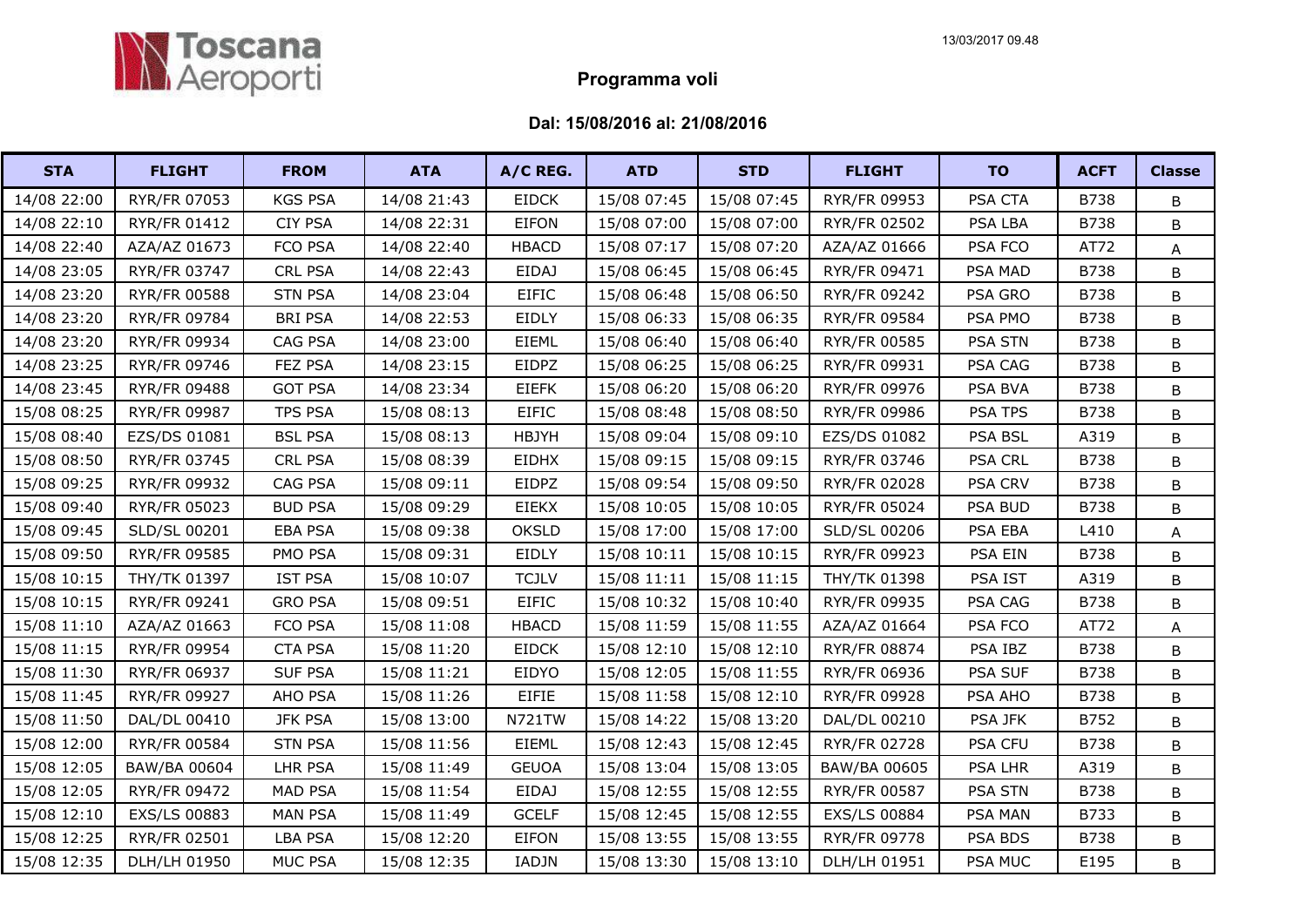| Pulizie                |
|------------------------|
| night-stop             |
| night-stop             |
| night-stop             |
| night-stop             |
| night-stop             |
| night-stop             |
| night-stop             |
| night-stop             |
| night-stop             |
| non previste           |
| non previste           |
| <u>previste</u><br>non |
| non previste           |
| previste<br>non        |
| previste<br>non        |
| non previste           |
| standard               |
| non previste           |
| standard               |
| non previste           |
| non previste           |
| non previste           |
| standard               |
| non previste           |
| <u>standard</u>        |
| non previste           |
| non previste           |
| non previste           |
| standard               |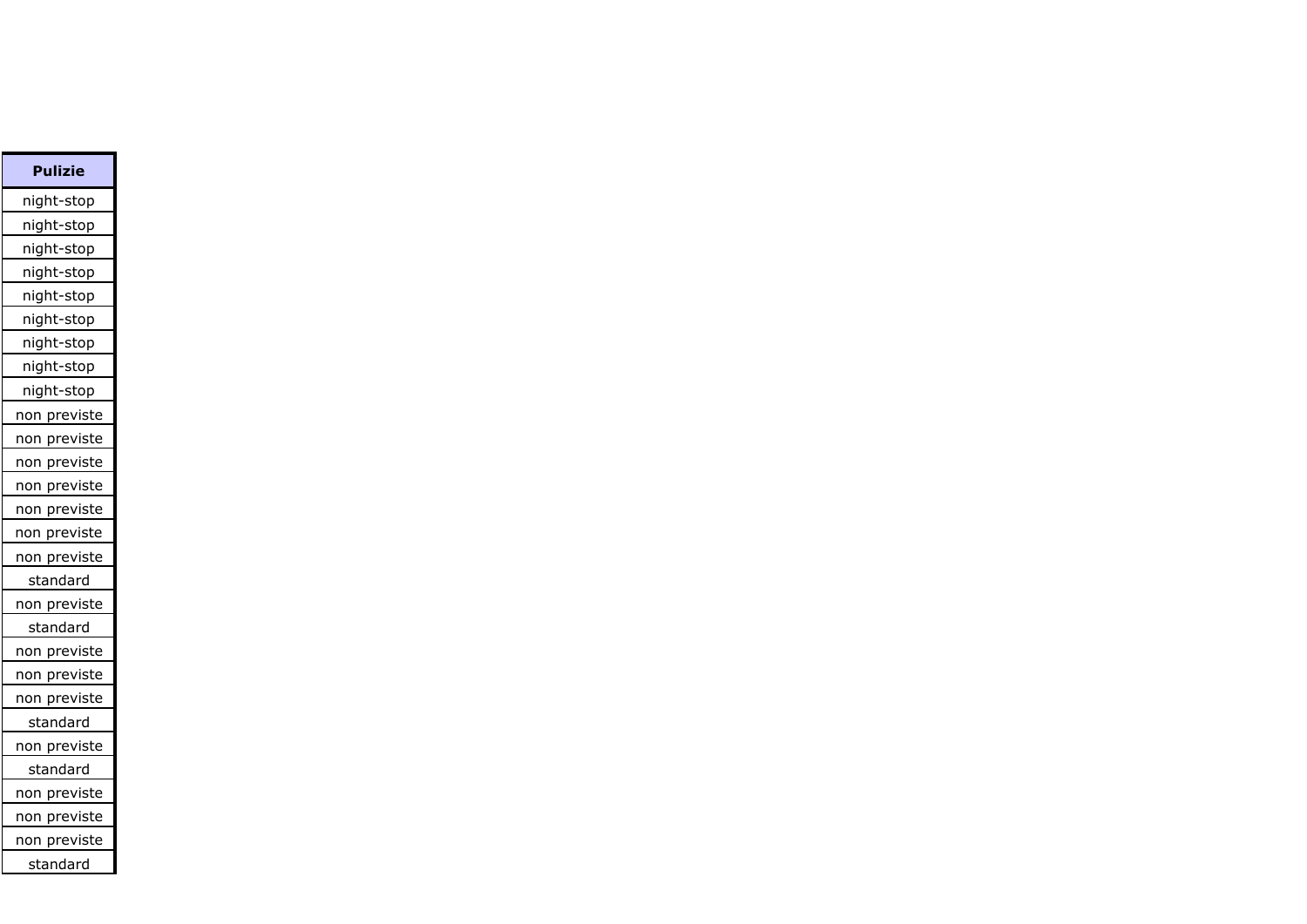| 15/08 13:00 | EZY/U2 03485        | <b>HAM PSA</b> | 15/08 12:45 | GEZUW        | 15/08 13:20 | 15/08 13:30 | EZY/U2 03486        | PSA HAM        | A320        | B |
|-------------|---------------------|----------------|-------------|--------------|-------------|-------------|---------------------|----------------|-------------|---|
| 15/08 13:15 | QTR/QR 00133        | <b>DOH PSA</b> | 15/08 12:59 | A7AHQ        | 15/08 16:12 | 15/08 16:30 | QTR/QR 00134        | PSA DOH        | A320        | B |
| 15/08 13:25 | BPA/BV 02231        | <b>TIA PSA</b> | 15/08 13:35 | <b>LYMGC</b> | 15/08 14:05 | 15/08 14:00 | BPA/BV 02230        | <b>PSA TIA</b> | B734        | B |
| 15/08 13:40 | RYR/FR 02029        | <b>CRV PSA</b> | 15/08 13:19 | EIDPZ        | 15/08 14:56 | 15/08 14:50 | <b>RYR/FR 01411</b> | PSA CIY        | <b>B738</b> | В |
| 15/08 13:40 | RYR/FR 09936        | CAG PSA        | 15/08 13:22 | <b>EIFIC</b> | 15/08 14:35 | 15/08 14:35 | RYR/FR 09198        | PSA SOF        | B738        | B |
| 15/08 14:30 | RYR/FR 09924        | <b>EIN PSA</b> | 15/08 14:20 | EIDLY        | 15/08 15:40 | 15/08 15:40 | RYR/FR 09955        | PSA SXF        | B738        | B |
| 15/08 14:40 | EZY/U2 04213        | ORY PSA        | 15/08 14:53 | GEZUZ        | 15/08 15:32 | 15/08 15:15 | EZY/U2 04214        | PSA ORY        | A320        | B |
| 15/08 14:45 | RYR/FR 09977        | <b>BVA PSA</b> | 15/08 14:40 | <b>EIEFK</b> | 15/08 16:30 | 15/08 16:30 | RYR/FR 09783        | PSA BRI        | B738        | B |
| 15/08 14:45 | BAW/BA 02600        | <b>LGW PSA</b> | 15/08 14:51 | <b>GDBCK</b> | 15/08 15:49 | 15/08 15:50 | BAW/BA 02601        | <b>PSA LGW</b> | A319        | B |
| 15/08 15:10 | EZY/U2 04583        | <b>SXF PSA</b> | 15/08 15:04 | <b>GEZIH</b> | 15/08 15:41 | 15/08 15:45 | EZY/U2 04584        | PSA SXF        | A319        | B |
| 15/08 15:20 | AZA/AZ 01667        | FCO PSA        | 15/08 15:25 | <b>HBACD</b> | 15/08 15:55 | 15/08 15:55 | AZA/AZ 01668        | PSA FCO        | AT72        | A |
| 15/08 15:20 | <b>TRA/HV 05423</b> | AMS PSA        | 15/08 15:28 | <b>PHGUX</b> | 15/08 16:35 | 15/08 16:00 | <b>TRA/HV 05424</b> | PSA AMS        | B738        | B |
| 15/08 15:20 | TRA/HV 09663        | MUC PSA        | 15/08 15:20 | <b>PHXRV</b> | 15/08 16:00 | 15/08 16:00 | <b>TRA/HV 09664</b> | PSA MUC        | B737        | B |
| 15/08 15:35 | EZY/U2 02303        | <b>LTN PSA</b> | 15/08 15:39 | <b>GEZWE</b> | 15/08 16:24 | 15/08 16:05 | EZY/U2 02304        | PSA LTN        | A320        | B |
| 15/08 15:40 | EZY/U2 05235        | LGW PSA        | 15/08 15:32 | <b>GEZPO</b> | 15/08 16:28 | 15/08 16:15 | EZY/U2 05236        | PSA LGW        | A320        | B |
| 15/08 16:20 | EZY/U2 04319        | LYS PSA        | 15/08 16:10 | GEZIN        | 15/08 16:47 | 15/08 16:50 | EZY/U2 04320        | PSA LYS        | A319        | B |
| 15/08 16:35 | <b>RYR/FR 08875</b> | <b>IBZ PSA</b> | 15/08 16:17 | <b>EIDCK</b> | 15/08 16:57 | 15/08 17:00 | RYR/FR 09627        | <b>PSA LPL</b> | B738        | В |
| 15/08 16:50 | EZS/DS 01563        | <b>GVA PSA</b> | 15/08 16:32 | <b>HBJZR</b> | 15/08 17:17 | 15/08 17:25 | EZS/DS 01564        | PSA GVA        | A320        | B |
| 15/08 17:00 | RYR/FR 02729        | <b>CFU PSA</b> | 15/08 16:45 | EIEML        | 15/08 17:54 | 15/08 17:55 | RYR/FR 01415        | PSA GDN        | B738        | B |
| 15/08 17:25 | VOE/V7 02234        | NTE PSA        | 15/08 17:35 | EIFMU        | 15/08 18:10 | 15/08 17:50 | VOE/V7 02235        | PSA NTE        | A319        | B |
| 15/08 17:35 | RYR/FR 09779        | <b>BDS PSA</b> | 15/08 17:18 | <b>EIFON</b> | 15/08 17:55 | 15/08 18:00 | RYR/FR 00589        | PSA STN        | B738        | B |
| 15/08 17:40 | EZY/U2 05233        | <b>LGW PSA</b> | 15/08 17:36 | <b>GEZMH</b> | 15/08 18:12 | 15/08 18:15 | EZY/U2 05234        | <b>PSA LGW</b> | A319        | B |
| 15/08 18:00 | RYR/FR 00586        | <b>STN PSA</b> | 15/08 17:50 | EIDAP        | 15/08 18:25 | 15/08 18:25 | RYR/FR 07931        | <b>PSA KRK</b> | B738        | B |
| 15/08 18:20 | RYR/FR 09326        | <b>VLC PSA</b> | 15/08 17:55 | <b>EIEMA</b> | 15/08 18:38 | 15/08 18:45 | RYR/FR 09325        | PSA VLC        | B738        | B |
| 15/08 18:35 | RYR/FR 01412        | <b>CIY PSA</b> | 15/08 18:32 | EIDPZ        | 15/08 19:15 | 15/08 19:00 | RYR/FR 03748        | <b>PSA CRL</b> | B738        | B |
| 15/08 18:40 | AZA/AZ 01669        | FCO PSA        | 15/08 18:34 | HBIZJ        | 15/08 19:15 | 15/08 19:15 | AZA/AZ 01670        | PSA FCO        | <b>SB20</b> | A |
| 15/08 19:00 | RYR/FR 09199        | <b>SOF PSA</b> | 15/08 18:49 | <b>EIFIC</b> | 15/08 19:22 | 15/08 19:25 | RYR/FR 01235        | PSA HHN        | B738        | B |
| 15/08 19:05 | CSA/OK 00738        | PRG PSA        | 15/08 18:54 | <b>OKMFT</b> | 15/08 19:30 | 15/08 19:35 | CSA/OK 00739        | PSA PRG        | AT72        | A |
| 15/08 19:50 | RYR/FR 09956        | <b>SXF PSA</b> | 15/08 19:52 | EIDLY        | 15/08 20:20 | 15/08 20:20 | RYR/FR 09933        | PSA CAG        | B738        | B |
| 15/08 20:15 | EZY/U2 04215        | ORY PSA        | 15/08 20:29 | <b>GEZOT</b> | 15/08 21:02 | 15/08 20:50 | EZY/U2 04216        | <b>PSA ORY</b> | A320        | В |
| 15/08 20:19 | VLG/VY 01501        | ORY PSA        | 15/08 20:40 | <b>ECMGF</b> | 15/08 22:00 | 15/08 21:15 | VLG/VY 00989        | PSA FLR        | A319        | B |
| 15/08 20:35 | RYR/FR 08897        | NRN PSA        | 15/08 20:12 | EIDYL        | 15/08 21:10 | 15/08 21:00 | RYR/FR 08896        | <b>PSA NRN</b> | B738        | В |
| 15/08 20:35 | GWI/4U 00896        | CGN PSA        | 15/08 20:45 | <b>DAGWC</b> | 15/08 21:15 | 15/08 21:10 | GWI/4U 00897        | PSA CGN        | A319        | В |
| 15/08 20:50 | RYR/FR 09441        | <b>GRO PSA</b> | 15/08 20:30 | EIEVA        | 15/08 21:15 | 15/08 21:15 | RYR/FR 09442        | PSA GRO        | <b>B738</b> | В |
| 15/08 21:25 | TRA/HV 05425        | AMS PSA        | 15/08 21:22 | PHGUU        | 15/08 22:10 | 15/08 22:05 | <b>TRA/HV 05426</b> | PSA AMS        | B738        | В |
| 15/08 21:30 | VLG/VY 06770        | <b>BCN PSA</b> | 15/08 22:30 | <b>ECMJC</b> | 15/08 23:30 | 15/08 22:10 | VLG/VY 06771        | PSA BCN        | A320        | В |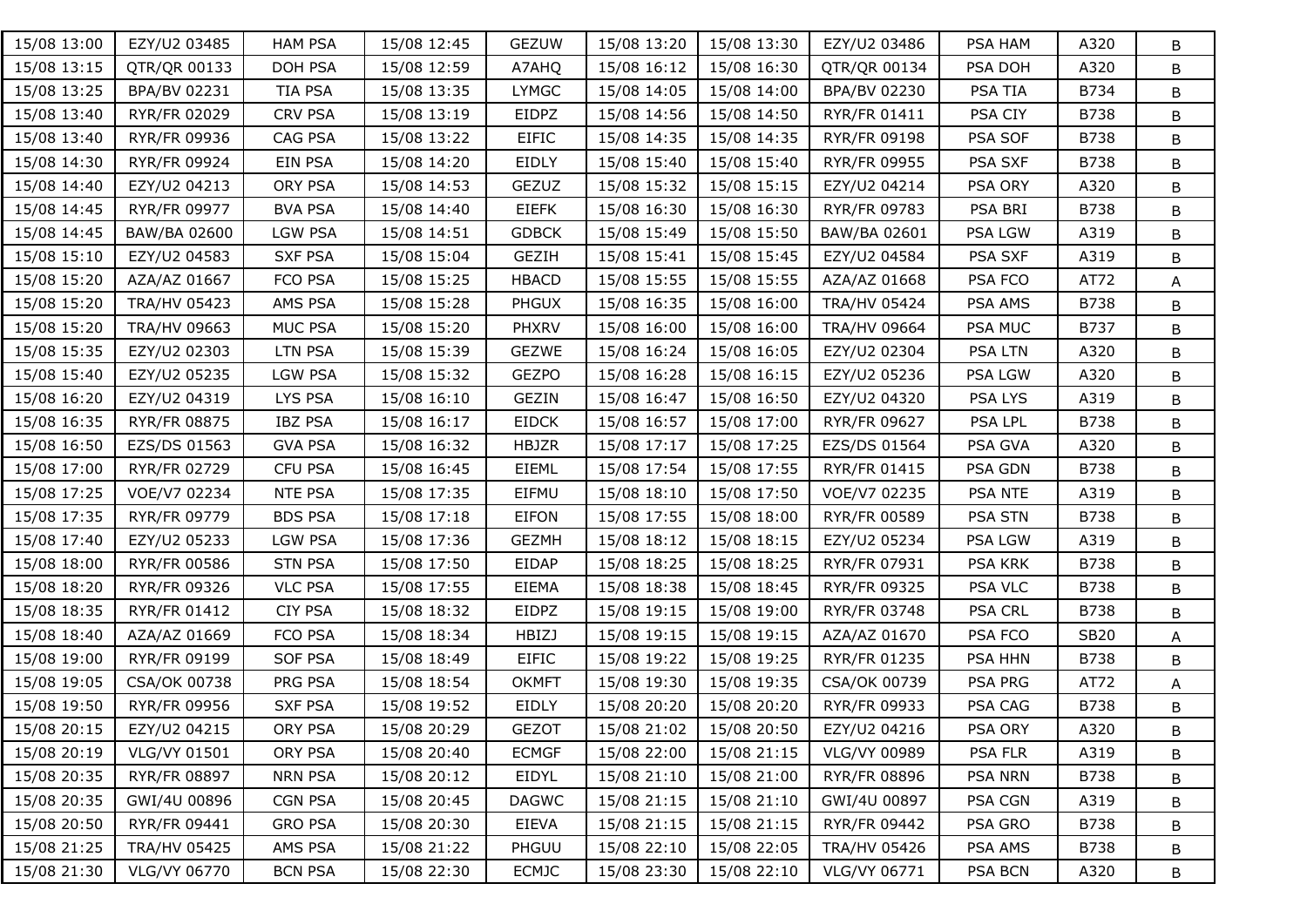| non previste            |
|-------------------------|
| standard                |
| previste<br>non         |
| previste<br>non         |
| previste<br>non         |
| previste<br>non         |
| previste<br>non         |
| non previste            |
| standard                |
| non previste            |
| standard                |
| non previste            |
| non previste            |
| previste<br>non         |
| previste<br>non         |
| previste<br>non         |
| previste<br>non         |
| previste<br>non         |
| previste<br>non         |
| previste<br>non         |
| previste<br>non         |
| <u>prev</u> iste<br>non |
| previste<br>non         |
| previste<br>non         |
| previste<br>non         |
| standard                |
| previste<br>non         |
| previste<br>non         |
| <u>pre</u> viste<br>non |
| non previste            |
| previste<br>non         |
| non previste            |
| previste<br>non         |
| non previste            |
| previste<br>non         |
| <u>previ</u> ste<br>non |
|                         |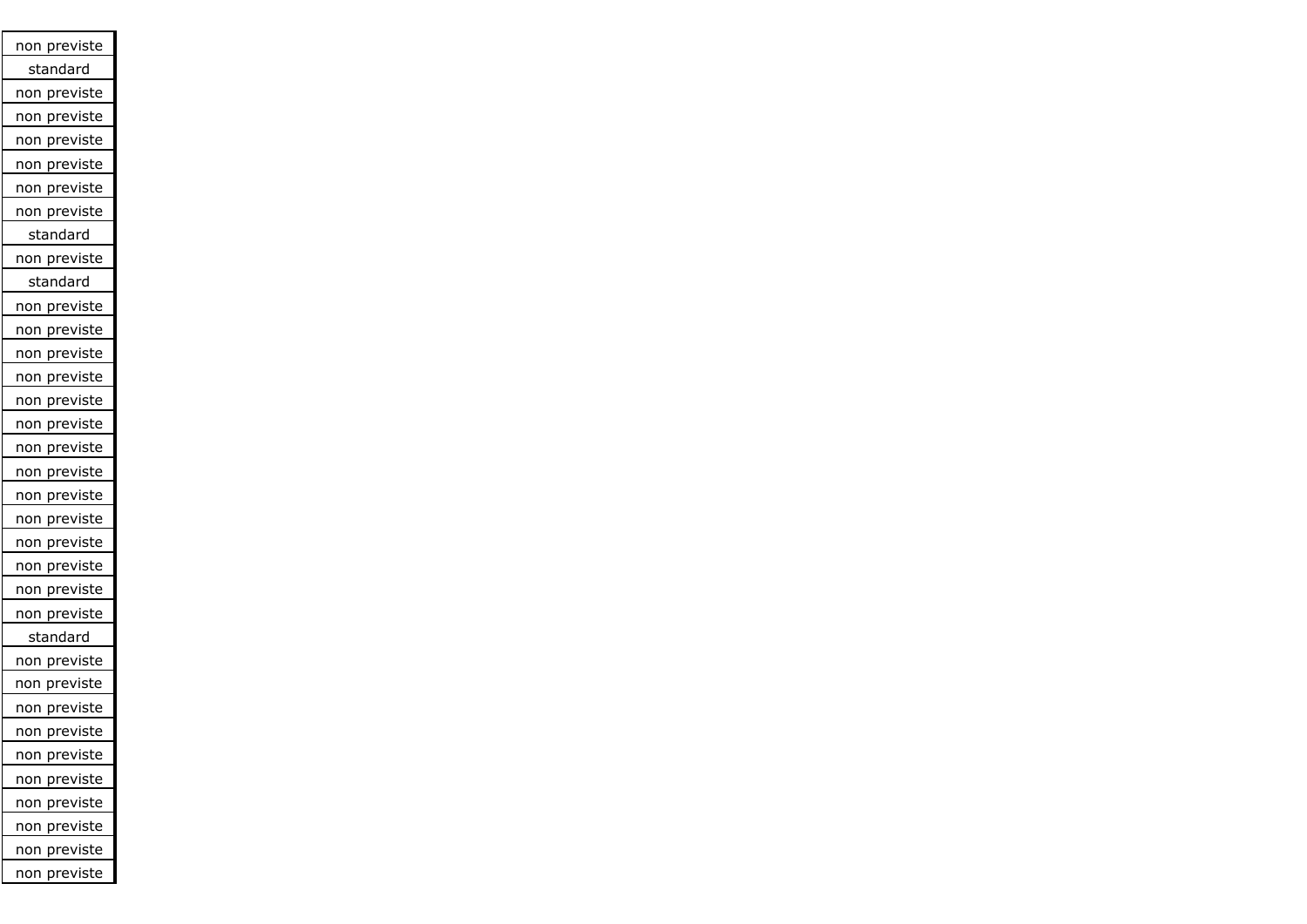| 15/08 21:55 | RYR/FR 09995        | PMO PSA        | 15/08 21:43 | EIEBI         | 15/08 22:16 | 15/08 22:20 | RYR/FR 09994        | PSA PMO        | B738        | B            |
|-------------|---------------------|----------------|-------------|---------------|-------------|-------------|---------------------|----------------|-------------|--------------|
| 15/08 22:25 | RYR/FR 09626        | LPL PSA        | 15/08 22:13 | <b>EIDCK</b>  | 16/08 07:10 | 16/08 07:05 | RYR/FR 09325        | PSA VLC        | <b>B738</b> | B            |
| 15/08 22:40 | AZA/AZ 01673        | FCO PSA        | 15/08 22:30 | EIIMD         | 16/08 07:20 | 16/08 07:20 | AZA/AZ 01666        | PSA FCO        | A319        | B            |
| 15/08 22:50 | RYR/FR 07932        | <b>KRK PSA</b> | 15/08 22:27 | EIDAP         | 16/08 06:54 | 16/08 06:50 | RYR/FR 02752        | PSA EDI        | B738        | B            |
| 15/08 22:55 | RYR/FR 01234        | <b>HHN PSA</b> | 15/08 22:44 | <b>EIFIC</b>  | 16/08 07:05 | 16/08 06:55 | RYR/FR 08876        | PSA RAK        | B738        | B            |
| 15/08 23:00 | RYR/FR 01416        | <b>GDN PSA</b> | 15/08 22:45 | EIEML         | 16/08 07:00 | 16/08 06:45 | RYR/FR 09953        | PSA CTA        | <b>B738</b> | B            |
| 15/08 23:05 | RYR/FR 03747        | CRL PSA        | 15/08 22:58 | EIDPZ         | 16/08 06:43 | 16/08 06:45 | RYR/FR 09471        | PSA MAD        | B738        | B            |
| 15/08 23:20 | <b>RYR/FR 00588</b> | <b>STN PSA</b> | 15/08 23:37 | EIFON         | 16/08 07:10 | 16/08 06:40 | RYR/FR 00585        | PSA STN        | B738        | B            |
| 15/08 23:20 | RYR/FR 09784        | <b>BRI PSA</b> | 15/08 23:25 | <b>EIEFK</b>  | 16/08 06:35 | 16/08 06:35 | <b>RYR/FR 09584</b> | PSA PMO        | B738        | B            |
| 15/08 23:20 | RYR/FR 09934        | CAG PSA        | 15/08 23:04 | EIDLY         | 16/08 06:20 | 16/08 06:20 | RYR/FR 09976        | PSA BVA        | B738        | B            |
| 16/08 07:15 | QTR/QR 00135        | DOH PSA        | 16/08 06:57 | A7AHQ         | 16/08 11:01 | 16/08 10:30 | QTR/QR 00136        | PSA DOH        | A320        | В            |
| 16/08 08:25 | RYR/FR 09987        | <b>TPS PSA</b> | 16/08 08:13 | EIDWO         | 16/08 08:48 | 16/08 08:50 | RYR/FR 09986        | PSA TPS        | B738        | B            |
| 16/08 08:50 | RYR/FR 03745        | CRL PSA        | 16/08 08:30 | EIEKE         | 16/08 09:20 | 16/08 09:15 | RYR/FR 03746        | PSA CRL        | B738        | В            |
| 16/08 09:50 | RYR/FR 09585        | PMO PSA        | 16/08 09:58 | <b>EIEFK</b>  | 16/08 10:32 | 16/08 10:15 | RYR/FR 09907        | PSA DUB        | B738        | B            |
| 16/08 10:00 | <b>TRA/HV 05427</b> | AMS PSA        | 16/08 09:50 | PHHXA         | 16/08 10:40 | 16/08 10:40 | <b>TRA/HV 05428</b> | PSA AMS        | B738        | B            |
| 16/08 10:10 | NAX/DY 01866        | <b>OSL PSA</b> | 16/08 09:47 | <b>LNNGO</b>  | 16/08 10:50 | 16/08 10:50 | NAX/DY 01867        | PSA OSL        | B738        | B            |
| 16/08 10:15 | RYR/FR 09954        | <b>CTA PSA</b> | 16/08 10:43 | EIEML         | 16/08 11:27 | 16/08 10:40 | RYR/FR 09923        | <b>PSA EIN</b> | B738        | B            |
| 16/08 10:25 | VOE/V7 01785        | PMI PSA        | 16/08 10:18 | EIFMU         | 16/08 10:50 | 16/08 10:50 | VOE/V7 01784        | PSA PMI        | A319        | B            |
| 16/08 11:10 | AZA/AZ 01663        | FCO PSA        | 16/08 11:25 | <b>HBACA</b>  | 16/08 11:55 | 16/08 11:55 | AZA/AZ 01664        | PSA FCO        | AT72        | A            |
| 16/08 11:30 | RYR/FR 06937        | <b>SUF PSA</b> | 16/08 11:14 | EIDYO         | 16/08 12:00 | 16/08 11:55 | RYR/FR 06936        | PSA SUF        | <b>B738</b> | B            |
| 16/08 11:35 | RYR/FR 09326        | <b>VLC PSA</b> | 16/08 11:25 | <b>EIDCK</b>  | 16/08 12:15 | 16/08 12:00 | RYR/FR 00583        | PSA STN        | B738        | B            |
| 16/08 11:50 | DAL/DL 00410        | <b>JFK PSA</b> | 16/08 11:25 | <b>N713TW</b> | 16/08 13:13 | 16/08 13:20 | DAL/DL 00210        | PSA JFK        | B752        | B            |
| 16/08 11:50 | VLG/VY 06770        | <b>BCN PSA</b> | 16/08 11:50 | <b>ECLRG</b>  | 16/08 12:55 | 16/08 12:30 | VLG/VY 06771        | PSA BCN        | A320        | B            |
| 16/08 12:00 | RYR/FR 00584        | <b>STN PSA</b> | 16/08 12:25 | EIFON         | 16/08 13:27 | 16/08 13:10 | RYR/FR 01421        | PSA LIS        | <b>B738</b> | B            |
| 16/08 12:05 | <b>BAW/BA 00604</b> | LHR PSA        | 16/08 12:08 | <b>GEUXG</b>  | 16/08 13:32 | 16/08 13:05 | BAW/BA 00605        | PSA LHR        | A321        | $\mathsf{C}$ |
| 16/08 12:05 | RYR/FR 09472        | <b>MAD PSA</b> | 16/08 11:47 | EIDPZ         | 16/08 13:15 | 16/08 12:55 | RYR/FR 00587        | PSA STN        | B738        | B            |
| 16/08 12:35 | DLH/LH 01950        | MUC PSA        | 16/08 13:05 | IADJM         | 16/08 13:47 | 16/08 13:10 | DLH/LH 01951        | PSA MUC        | E195        | B            |
| 16/08 12:50 | JTG/JO 00611        | AAL ODE PSA    | 16/08 12:30 | <b>OYJTB</b>  | 16/08 14:09 | 16/08 13:50 | JTG/JO 00612        | PSA ODE AAL    | B733        | B            |
| 16/08 13:00 | RYR/FR 09241        | <b>GRO PSA</b> | 16/08 13:10 | <b>EIEVA</b>  | 16/08 13:49 | 16/08 13:25 | RYR/FR 09242        | PSA GRO        | B738        | B            |
| 16/08 13:05 | RYR/FR 02753        | EDI PSA        | 16/08 13:12 | EIDAP         | 16/08 14:03 | 16/08 13:55 | RYR/FR 09778        | PSA BDS        | B738        | В            |
| 16/08 13:10 | RYR/FR 01234        | <b>HHN PSA</b> | 16/08 13:20 | <b>EIDPK</b>  | 16/08 14:10 | 16/08 13:35 | RYR/FR 01235        | PSA HHN        | B738        | B            |
| 16/08 13:25 | BPA/BV 02231        | TIA PSA        | 16/08 13:35 | <b>LYMGC</b>  | 16/08 14:30 | 16/08 14:00 | BPA/BV 02230        | PSA TIA        | B734        | B            |
| 16/08 14:10 | RYR/FR 08877        | RAK PSA        | 16/08 14:10 | EIFIC         | 16/08 16:00 | 16/08 15:45 | RYR/FR 03589        | PSA RHO        | <b>B738</b> | B            |
| 16/08 14:30 | EZY/U2 04213        | ORY PSA        | 16/08 14:20 | <b>GEZUZ</b>  | 16/08 15:07 | 16/08 15:05 | EZY/U2 04214        | PSA ORY        | A320        | B            |
| 16/08 14:45 | BAW/BA 02600        | LGW PSA        | 16/08 14:31 | <b>GDBCH</b>  | 16/08 15:23 | 16/08 15:30 | BAW/BA 02601        | <b>PSA LGW</b> | A319        | В            |
| 16/08 14:45 | RYR/FR 09977        | <b>BVA PSA</b> | 16/08 14:40 | EIDLY         | 16/08 15:40 | 16/08 15:35 | RYR/FR 08874        | PSA IBZ        | B738        | В            |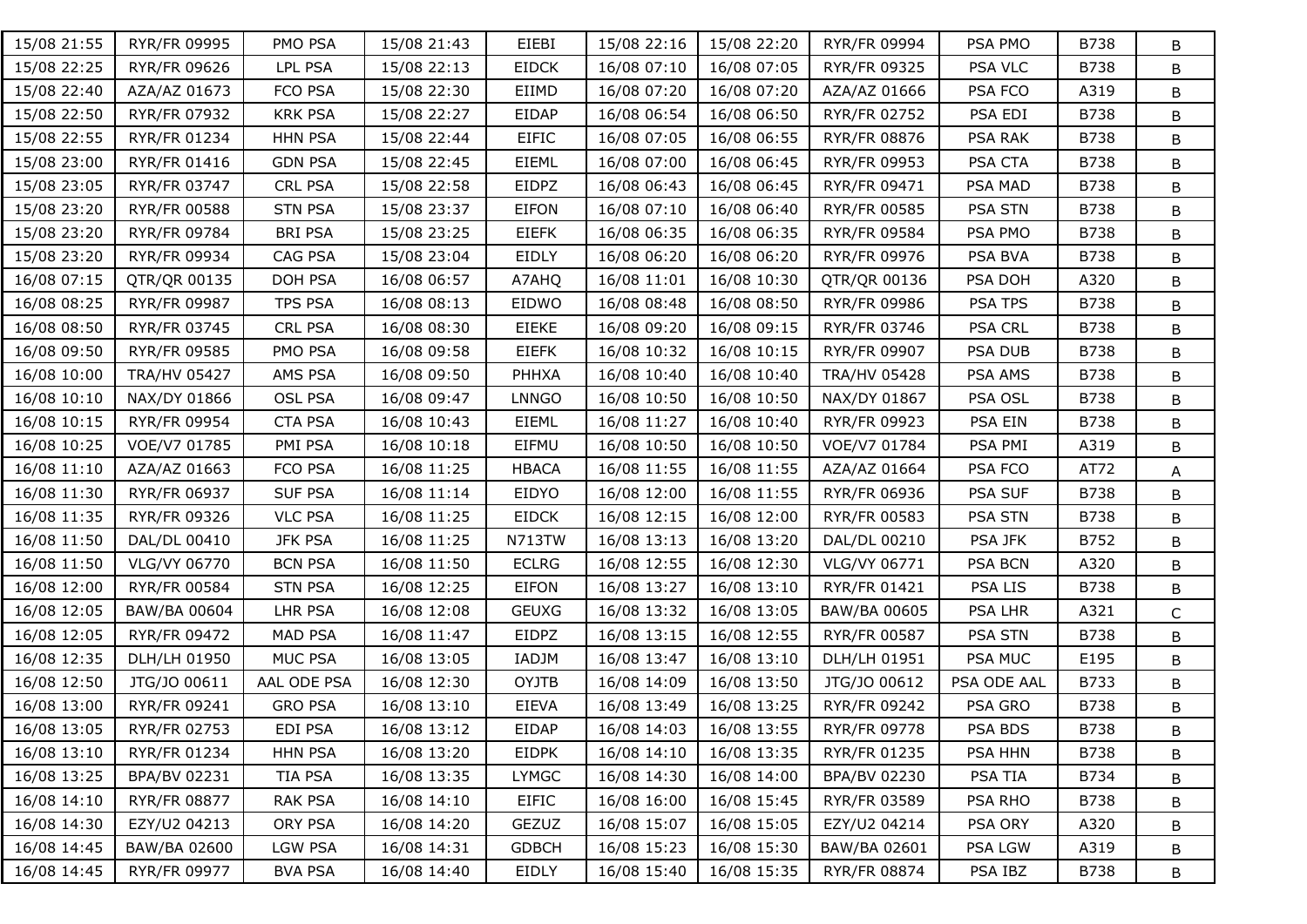| non previste        |
|---------------------|
| night-stop          |
| night-stop          |
| night-stop          |
| night-stop          |
| night-stop          |
| night-stop          |
| night-stop          |
| night-stop          |
| night-stop          |
| standard            |
| <u>non previste</u> |
| non previste        |
| previste<br>non     |
| non previste        |
| previste<br>non     |
| non previste        |
| non previste        |
| standard            |
| non previste        |
| non previste        |
| standard            |
| non previste        |
| non previste        |
| standard            |
| non previste        |
| standard            |
| standard            |
| non previste        |
| non previste        |
| previste<br>non     |
| previste<br>non     |
| previste<br>non     |
| non previste        |
| standard            |
| ion previste<br>r   |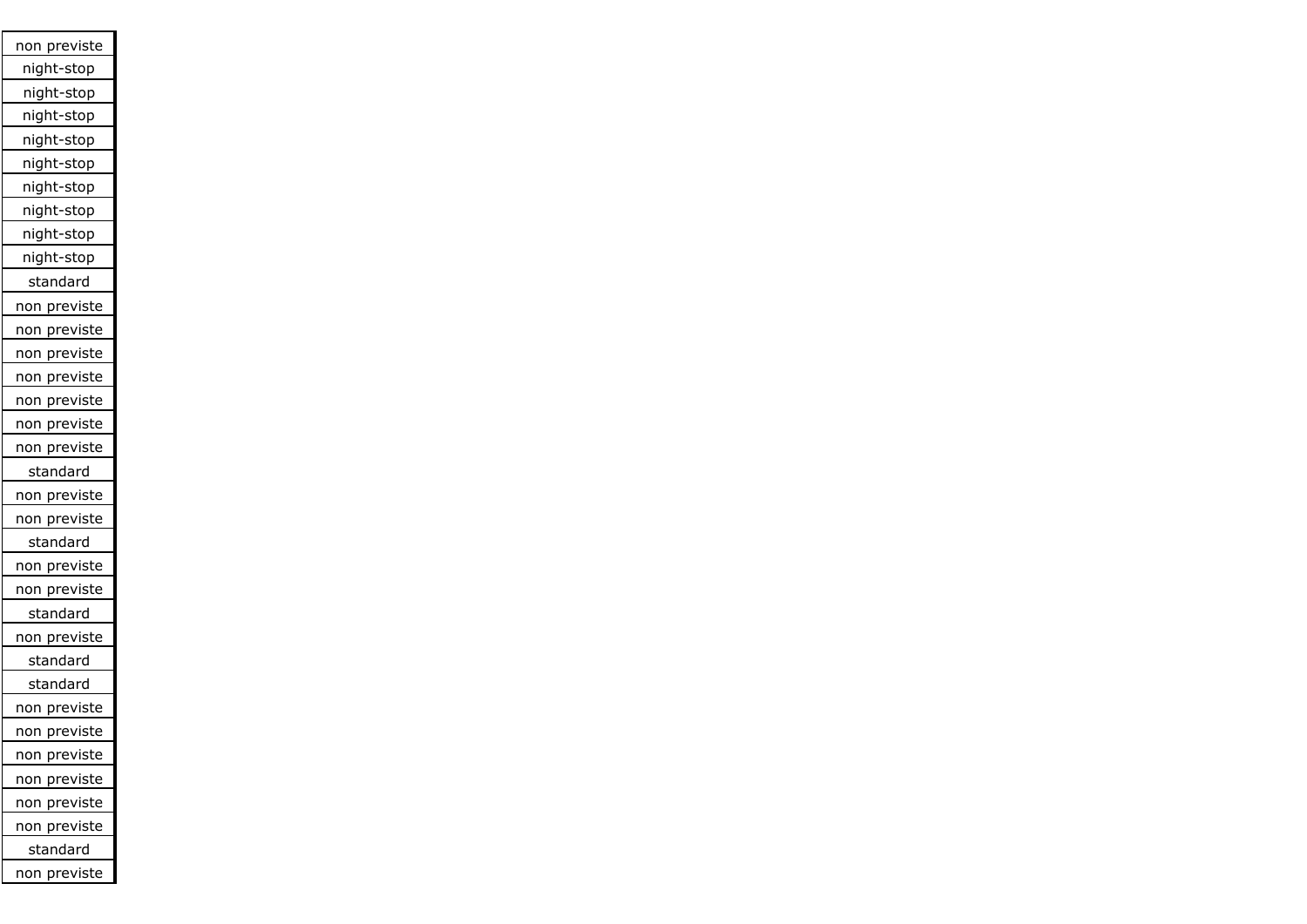| 16/08 14:55 | RYR/FR 09924        | EIN PSA        | 16/08 15:50 | <b>EIEML</b> | 16/08 16:32 | 16/08 16:25 | RYR/FR 09848        | PSA CHQ        | B738        | B |
|-------------|---------------------|----------------|-------------|--------------|-------------|-------------|---------------------|----------------|-------------|---|
| 16/08 15:20 | AZA/AZ 01667        | FCO PSA        | 16/08 15:25 | <b>HBACA</b> | 16/08 16:00 | 16/08 15:55 | AZA/AZ 01250        | PSA OLB        | AT72        | A |
| 16/08 15:30 | <b>TRA/HV 05423</b> | AMS PSA        | 16/08 15:30 | PHGUU        | 16/08 16:16 | 16/08 16:10 | <b>TRA/HV 05424</b> | PSA AMS        | B738        | B |
| 16/08 15:35 | EZY/U2 02303        | <b>LTN PSA</b> | 16/08 15:34 | <b>GEZPC</b> | 16/08 16:30 | 16/08 16:05 | EZY/U2 02304        | <b>PSA LTN</b> | A320        | B |
| 16/08 15:40 | EZY/U2 05235        | <b>LGW PSA</b> | 16/08 16:15 | <b>GEZPN</b> | 16/08 16:56 | 16/08 16:15 | EZY/U2 05236        | PSA LGW        | A320        | B |
| 16/08 16:15 | RYR/FR 09908        | <b>DUB PSA</b> | 16/08 16:30 | <b>EIDHB</b> | 16/08 17:05 | 16/08 17:05 | RYR/FR 01637        | <b>PSA NYO</b> | B738        | B |
| 16/08 16:55 | THY/TK 01399        | <b>IST PSA</b> | 16/08 16:51 | <b>TCJLU</b> | 16/08 17:56 | 16/08 17:55 | THY/TK 01400        | PSA IST        | A319        | B |
| 16/08 17:05 | <b>RYR/FR 00582</b> | <b>STN PSA</b> | 16/08 17:10 | <b>EIDCK</b> | 16/08 17:50 | 16/08 17:50 | RYR/FR 09473        | PSA MAD        | B738        | B |
| 16/08 17:35 | RYR/FR 09779        | <b>BDS PSA</b> | 16/08 17:20 | EIDAP        | 16/08 18:00 | 16/08 18:00 | RYR/FR 00589        | PSA STN        | <b>B738</b> | B |
| 16/08 17:40 | EZY/U2 05233        | <b>LGW PSA</b> | 16/08 18:42 | <b>GEZFR</b> | 16/08 19:29 | 16/08 18:15 | EZY/U2 05234        | PSA LGW        | A319        | B |
| 16/08 17:46 | VLG/VY 06805        | CPH PSA        | 16/08 18:20 | <b>ECMIR</b> | 16/08 21:00 | 16/08 18:55 | VLG/VY 00680        | PSA FLR        | A319        | B |
| 16/08 18:00 | RYR/FR 00586        | <b>STN PSA</b> | 16/08 18:15 | EIDPZ        | 16/08 18:45 | 16/08 18:25 | RYR/FR 09992        | PSA MLA        | B738        | B |
| 16/08 18:00 | EXS/LS 00367        | <b>LBA PSA</b> | 16/08 18:05 | <b>GCELJ</b> | 16/08 18:58 | 16/08 18:40 | EXS/LS 00368        | PSA LBA        | B733        | B |
| 16/08 18:10 | EXS/LS 00547        | <b>NCL PSA</b> | 16/08 18:10 | <b>GGDFN</b> | 16/08 18:50 | 16/08 18:50 | EXS/LS 00548        | <b>PSA NCL</b> | B733        | B |
| 16/08 18:40 | AZA/AZ 01251        | OLB PSA        | 16/08 19:09 | <b>HBACA</b> | 16/08 19:39 | 16/08 19:15 | AZA/AZ 01670        | PSA FCO        | AT72        | A |
| 16/08 19:10 | EXS/LS 00883        | <b>MAN PSA</b> | 16/08 19:12 | <b>GCELG</b> | 16/08 19:55 | 16/08 19:55 | EXS/LS 00884        | PSA MAN        | B733        | B |
| 16/08 19:30 | RYR/FR 01422        | LIS PSA        | 16/08 20:28 | <b>EIFON</b> | 16/08 21:11 | 16/08 20:00 | RYR/FR 09783        | PSA BRI        | <b>B738</b> | B |
| 16/08 19:55 | RYR/FR 08875        | <b>IBZ PSA</b> | 16/08 20:05 | EIDLY        | 16/08 20:30 | 16/08 20:20 | RYR/FR 09933        | PSA CAG        | <b>B738</b> | B |
| 16/08 20:15 | WZZ/W6 03157        | OTP PSA        | 16/08 21:22 | <b>HALWQ</b> | 16/08 21:52 | 16/08 20:45 | WZZ/W6 03158        | PSA OTP        | A320        | B |
| 16/08 20:45 | RYR/FR 09927        | AHO PSA        | 16/08 20:22 | <b>EIFIE</b> | 16/08 21:07 | 16/08 21:10 | RYR/FR 09928        | PSA AHO        | <b>B738</b> | B |
| 16/08 21:30 | EZY/U2 06189        | <b>BRS PSA</b> | 16/08 21:27 | <b>GEZBH</b> | 16/08 22:05 | 16/08 22:05 | EZY/U2 06190        | PSA BRS        | A319        | B |
| 16/08 21:50 | RYR/FR 03588        | RHO PSA        | 16/08 22:00 | <b>EIFIC</b> | 17/08 07:01 | 17/08 06:50 | RYR/FR 09745        | PSA FEZ        | B738        | B |
| 16/08 21:55 | RYR/FR 09995        | PMO PSA        | 16/08 21:42 | EIENI        | 16/08 22:10 | 16/08 22:20 | RYR/FR 09994        | PSA PMO        | B738        | B |
| 16/08 22:05 | RYR/FR 09849        | CHQ PSA        | 16/08 21:50 | EIEML        | 17/08 06:54 | 17/08 06:50 | RYR/FR 09242        | PSA GRO        | <b>B738</b> | B |
| 16/08 22:25 | RYR/FR 09993        | <b>MLA PSA</b> | 16/08 22:38 | EIDPZ        | 17/08 07:44 | 17/08 07:45 | RYR/FR 09953        | PSA CTA        | B738        | B |
| 16/08 22:40 | AZA/AZ 01673        | FCO PSA        | 16/08 22:42 | <b>HBACA</b> | 17/08 07:20 | 17/08 07:20 | AZA/AZ 01666        | PSA FCO        | AT72        | A |
| 16/08 23:10 | RYR/FR 09474        | <b>MAD PSA</b> | 16/08 23:15 | <b>EIDCK</b> | 17/08 06:40 | 17/08 06:40 | RYR/FR 00585        | <b>PSA STN</b> | B738        | B |
| 16/08 23:10 | RYR/FR 01636        | <b>NYO PSA</b> | 16/08 22:40 | <b>EIDHB</b> | 17/08 06:35 | 17/08 06:35 | <b>RYR/FR 09584</b> | PSA PMO        | <b>B738</b> | B |
| 16/08 23:20 | RYR/FR 09934        | CAG PSA        | 16/08 23:12 | EIDLY        | 17/08 06:25 | 17/08 06:25 | RYR/FR 09931        | PSA CAG        | <b>B738</b> | B |
| 16/08 23:20 | RYR/FR 09784        | <b>BRI PSA</b> | 17/08 00:45 | EIFON        | 17/08 06:45 | 17/08 06:45 | RYR/FR 09471        | <b>PSA MAD</b> | B738        | B |
| 16/08 23:20 | RYR/FR 00588        | <b>STN PSA</b> | 16/08 23:10 | EIDAP        | 17/08 06:30 | 17/08 06:20 | RYR/FR 09976        | PSA BVA        | B738        | B |
| 17/08 07:50 | TVF/TO 03322        | ORY PSA        | 17/08 07:45 | <b>FGZHO</b> | 17/08 08:30 | 17/08 08:30 | TVF/TO 03323        | PSA ORY        | B738        | B |
| 17/08 08:20 | NAX/DY 03736        | CPH PSA        | 17/08 07:58 | LNDYZ        | 17/08 08:50 | 17/08 08:50 | NAX/DY 03737        | PSA CPH        | <b>B738</b> | B |
| 17/08 08:25 | RYR/FR 09987        | TPS PSA        | 17/08 08:14 | EIDWO        | 17/08 08:50 | 17/08 08:50 | RYR/FR 09986        | <b>PSA TPS</b> | B738        | B |
| 17/08 08:50 | RYR/FR 03745        | CRL PSA        | 17/08 08:30 | EIESW        | 17/08 09:15 | 17/08 09:15 | RYR/FR 03746        | <b>PSA CRL</b> | B738        | B |
| 17/08 09:05 | SLD/SL 00201        | EBA PSA        | 17/08 08:57 | <b>OKSLD</b> | 17/08 14:07 | 17/08 14:00 | SLD/SL 00202        | PSA EBA        | L410        | A |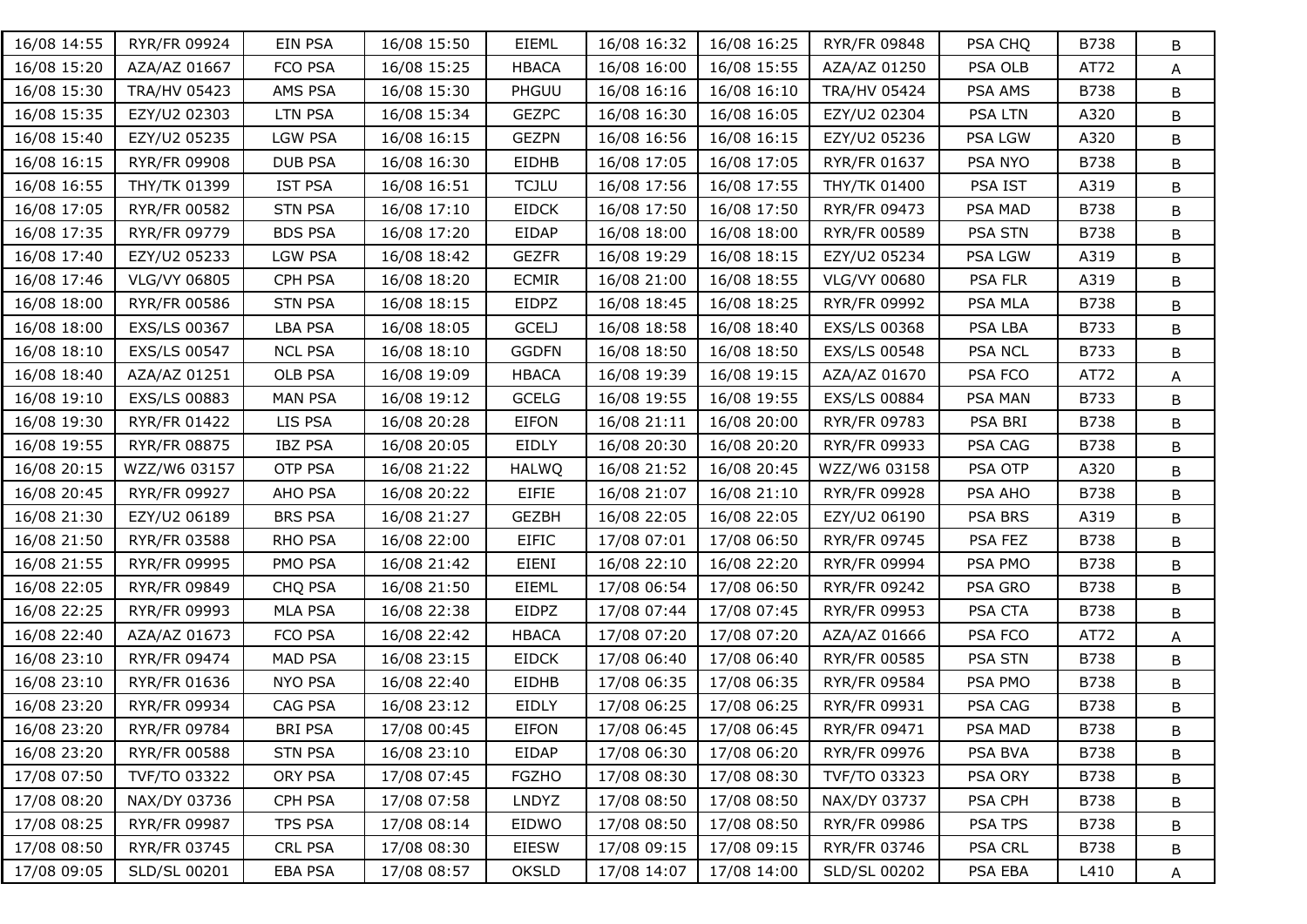| non previste           |
|------------------------|
| <u>stan</u> dard       |
| previste<br>non        |
| previste<br>non        |
| previste<br>non        |
| previste<br>non        |
| standard               |
| previste<br>non        |
| previste<br>non        |
| previste<br>non        |
| previste<br>non        |
| previste<br>non        |
| <u>previste</u><br>non |
| previste<br>non        |
| standard               |
| previste<br>non        |
| previste<br>non        |
| previste<br>non        |
| non previste           |
| non previste           |
| previste<br>non        |
| night-stop             |
| non previste           |
| night-stop             |
| night-stop             |
| night-stop             |
| night-stop             |
| night-stop             |
| night-stop             |
| night-stop             |
| night-stop             |
| previste<br>non        |
| previste<br>non        |
| previste<br><u>non</u> |
| previste<br>non        |
| previste<br>non        |
|                        |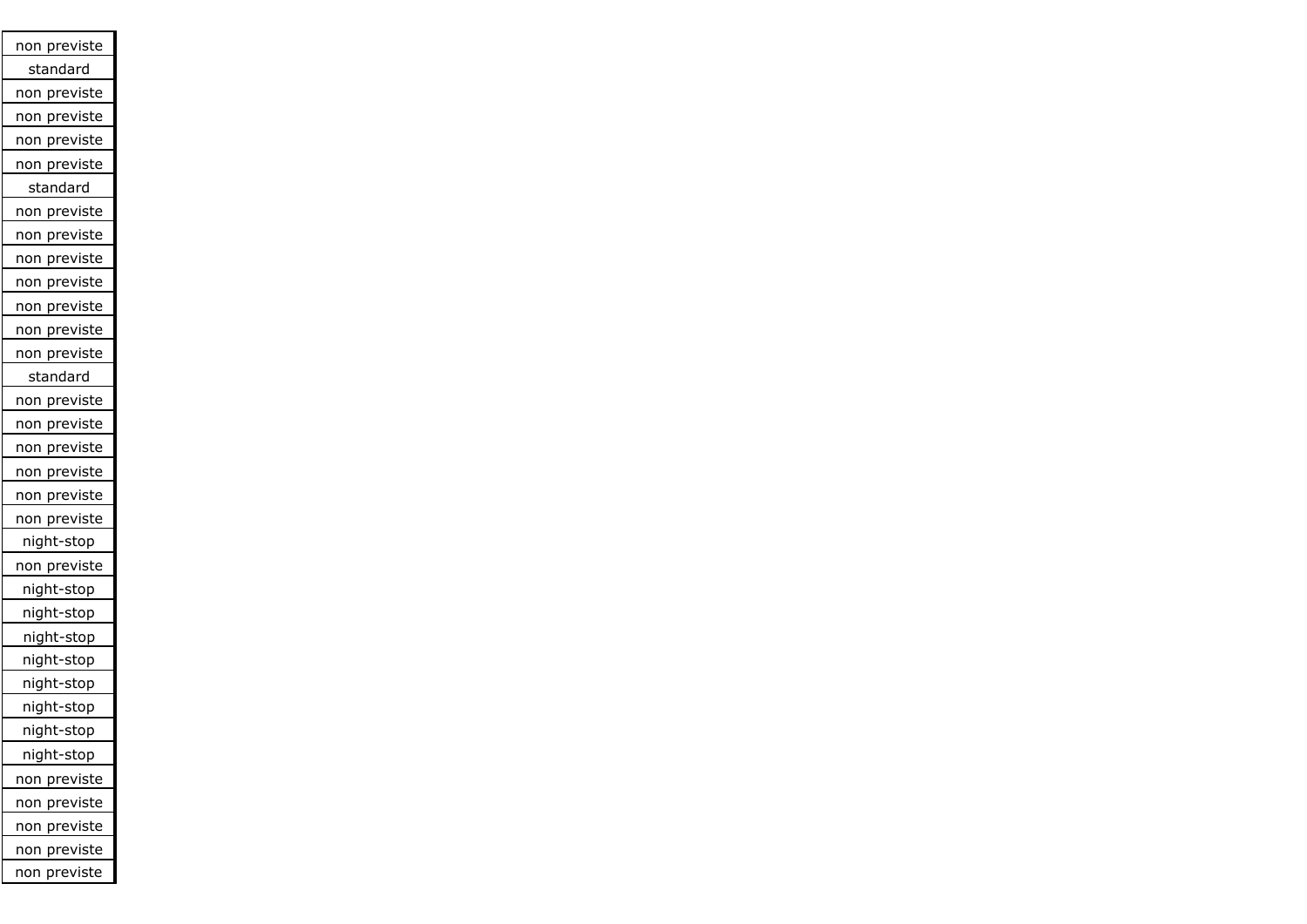| 17/08 09:25 | RYR/FR 09932        | CAG PSA        | 17/08 09:07 | EIDLY         | 17/08 09:46 | 17/08 09:50 | RYR/FR 02028 | PSA CRV        | B738        | B |
|-------------|---------------------|----------------|-------------|---------------|-------------|-------------|--------------|----------------|-------------|---|
| 17/08 09:50 | RYR/FR 09585        | PMO PSA        | 17/08 09:38 | EIDHB         | 17/08 10:20 | 17/08 10:20 | RYR/FR 09945 | PSA WMI        | B738        | B |
| 17/08 10:15 | RYR/FR 09241        | <b>GRO PSA</b> | 17/08 10:12 | <b>EIEML</b>  | 17/08 10:47 | 17/08 10:40 | RYR/FR 09923 | PSA EIN        | B738        | B |
| 17/08 10:30 | BAW/BA 02600        | <b>LGW PSA</b> | 17/08 10:45 | <b>GDBCI</b>  | 17/08 11:32 | 17/08 11:15 | BAW/BA 02601 | PSA LGW        | A319        | В |
| 17/08 10:50 | EZY/U2 01847        | <b>MAN PSA</b> | 17/08 10:47 | <b>GEZTM</b>  | 17/08 11:25 | 17/08 11:20 | EZY/U2 01848 | PSA MAN        | A320        | B |
| 17/08 10:50 | EIN/EI 00428        | <b>DUB PSA</b> | 17/08 11:15 | EIDVG         | 17/08 11:55 | 17/08 11:30 | EIN/EI 00429 | PSA DUB        | A320        | B |
| 17/08 11:10 | AZA/AZ 01663        | FCO PSA        | 17/08 11:32 | <b>HBACA</b>  | 17/08 12:02 | 17/08 11:55 | AZA/AZ 01664 | PSA FCO        | AT72        | A |
| 17/08 11:15 | RYR/FR 09954        | <b>CTA PSA</b> | 17/08 11:15 | EIDPZ         | 17/08 12:10 | 17/08 11:55 | RYR/FR 06936 | PSA SUF        | B738        | B |
| 17/08 11:25 | EZS/DS 01563        | <b>GVA PSA</b> | 17/08 11:19 | HBJYJ         | 17/08 11:57 | 17/08 12:00 | EZS/DS 01564 | PSA GVA        | A319        | B |
| 17/08 11:30 | RYR/FR 06937        | <b>SUF PSA</b> | 17/08 11:12 | EIDYO         | 17/08 12:57 | 17/08 12:45 | RYR/FR 07052 | PSA KGS        | B738        | B |
| 17/08 11:45 | RYR/FR 09927        | AHO PSA        | 17/08 11:40 | EIFIE         | 17/08 12:12 | 17/08 12:10 | RYR/FR 09928 | PSA AHO        | B738        | B |
| 17/08 11:50 | DAL/DL 00410        | <b>JFK PSA</b> | 17/08 11:35 | <b>N718TW</b> | 17/08 13:12 | 17/08 13:20 | DAL/DL 00210 | PSA JFK        | B752        | B |
| 17/08 12:00 | RYR/FR 00584        | <b>STN PSA</b> | 17/08 12:05 | <b>EIDCK</b>  | 17/08 12:56 | 17/08 12:55 | RYR/FR 00587 | PSA STN        | B738        | B |
| 17/08 12:05 | <b>BAW/BA 00604</b> | LHR PSA        | 17/08 12:10 | <b>GEUXC</b>  | 17/08 13:29 | 17/08 13:05 | BAW/BA 00605 | PSA LHR        | A321        | B |
| 17/08 12:05 | RYR/FR 09472        | MAD PSA        | 17/08 12:00 | EIFON         | 17/08 13:35 | 17/08 13:20 | RYR/FR 03748 | PSA CRL        | B738        | B |
| 17/08 12:30 | GWI/4U 00896        | <b>CGN PSA</b> | 17/08 12:15 | <b>DAGWL</b>  | 17/08 13:21 | 17/08 13:05 | GWI/4U 00897 | PSA CGN        | A319        | B |
| 17/08 12:35 | DLH/LH 01950        | MUC PSA        | 17/08 12:40 | IADJK         | 17/08 13:25 | 17/08 13:10 | DLH/LH 01951 | PSA MUC        | E195        | B |
| 17/08 13:00 | RYR/FR 09746        | FEZ PSA        | 17/08 13:50 | <b>EIFIC</b>  | 17/08 14:50 | 17/08 14:55 | RYR/FR 09325 | PSA VLC        | B738        | B |
| 17/08 13:15 | QTR/QR 00133        | DOH PSA        | 17/08 12:36 | A7AHY         | 17/08 16:23 | 17/08 16:30 | QTR/QR 00134 | PSA DOH        | A320        | B |
| 17/08 13:25 | BPA/BV 02231        | TIA PSA        | 17/08 13:30 | OMDEX         | 17/08 14:10 | 17/08 14:00 | BPA/BV 02230 | PSA TIA        | B734        | B |
| 17/08 13:40 | RYR/FR 02029        | <b>CRV PSA</b> | 17/08 13:21 | EIDLY         | 17/08 14:00 | 17/08 13:55 | RYR/FR 09778 | PSA BDS        | <b>B738</b> | B |
| 17/08 14:30 | EZY/U2 04213        | ORY PSA        | 17/08 14:30 | <b>GEZOT</b>  | 17/08 15:21 | 17/08 15:05 | EZY/U2 04214 | PSA ORY        | A320        | B |
| 17/08 14:30 | EZY/U2 04583        | <b>SXF PSA</b> | 17/08 14:09 | GEZDM         | 17/08 15:07 | 17/08 15:05 | EZY/U2 04584 | PSA SXF        | A319        | B |
| 17/08 14:40 | RYR/FR 01708        | <b>EMA PSA</b> | 17/08 14:52 | <b>EIFOD</b>  | 17/08 15:37 | 17/08 15:05 | RYR/FR 01707 | PSA EMA        | <b>B738</b> | B |
| 17/08 14:45 | RYR/FR 08875        | <b>IBZ PSA</b> | 17/08 14:30 | EIEBM         | 17/08 15:10 | 17/08 15:10 | RYR/FR 08874 | PSA IBZ        | B738        | B |
| 17/08 14:45 | RYR/FR 09977        | <b>BVA PSA</b> | 17/08 14:50 | EIDAP         | 17/08 17:05 | 17/08 17:05 | RYR/FR 09855 | PSA EFL        | B738        | B |
| 17/08 14:55 | RYR/FR 09924        | EIN PSA        | 17/08 14:45 | EIEML         | 17/08 16:00 | 17/08 15:50 | RYR/FR 01411 | PSA CIY        | B738        | B |
| 17/08 15:15 | RYR/FR 09946        | WMI PSA        | 17/08 15:00 | <b>EIDHB</b>  | 17/08 16:38 | 17/08 16:05 | RYR/FR 09341 | PSA SVQ        | <b>B738</b> | B |
| 17/08 15:20 | AZA/AZ 01667        | FCO PSA        | 17/08 15:20 | <b>HBACA</b>  | 17/08 15:55 | 17/08 15:55 | AZA/AZ 01668 | PSA FCO        | AT72        | A |
| 17/08 15:20 | TRA/HV 09663        | MUC PSA        | 17/08 15:20 | <b>PHXRV</b>  | 17/08 16:00 | 17/08 16:00 | TRA/HV 09664 | <b>PSA MUC</b> | B737        | В |
| 17/08 15:30 | VLG/VY 06911        | CAG PSA        | 17/08 16:10 | <b>ECMGF</b>  | 17/08 19:40 | 17/08 19:00 | VLG/VY 06866 | PSA CTA        | A319        | B |
| 17/08 15:35 | EZY/U2 02303        | LTN PSA        | 17/08 15:46 | GEZIR         | 17/08 16:33 | 17/08 16:05 | EZY/U2 02304 | PSA LTN        | A319        | B |
| 17/08 15:35 | TRA/HV 05423        | AMS PSA        | 17/08 15:21 | PHGUX         | 17/08 16:20 | 17/08 16:15 | TRA/HV 05424 | PSA AMS        | <b>B738</b> | B |
| 17/08 15:40 | RYR/FR 09342        | SVQ PSA        | 17/08 15:40 | EIENA         | 17/08 16:53 | 17/08 16:50 | RYR/FR 03589 | <b>PSA RHO</b> | <b>B738</b> | B |
| 17/08 15:40 | EZY/U2 05235        | LGW PSA        | 17/08 15:44 | <b>GEZPL</b>  | 17/08 16:46 | 17/08 16:15 | EZY/U2 05236 | <b>PSA LGW</b> | A320        | В |
| 17/08 17:25 | RYR/FR 03747        | CRL PSA        | 17/08 17:40 | EIFON         | 17/08 18:13 | 17/08 17:50 | RYR/FR 07847 | PSA PIK        | B738        | В |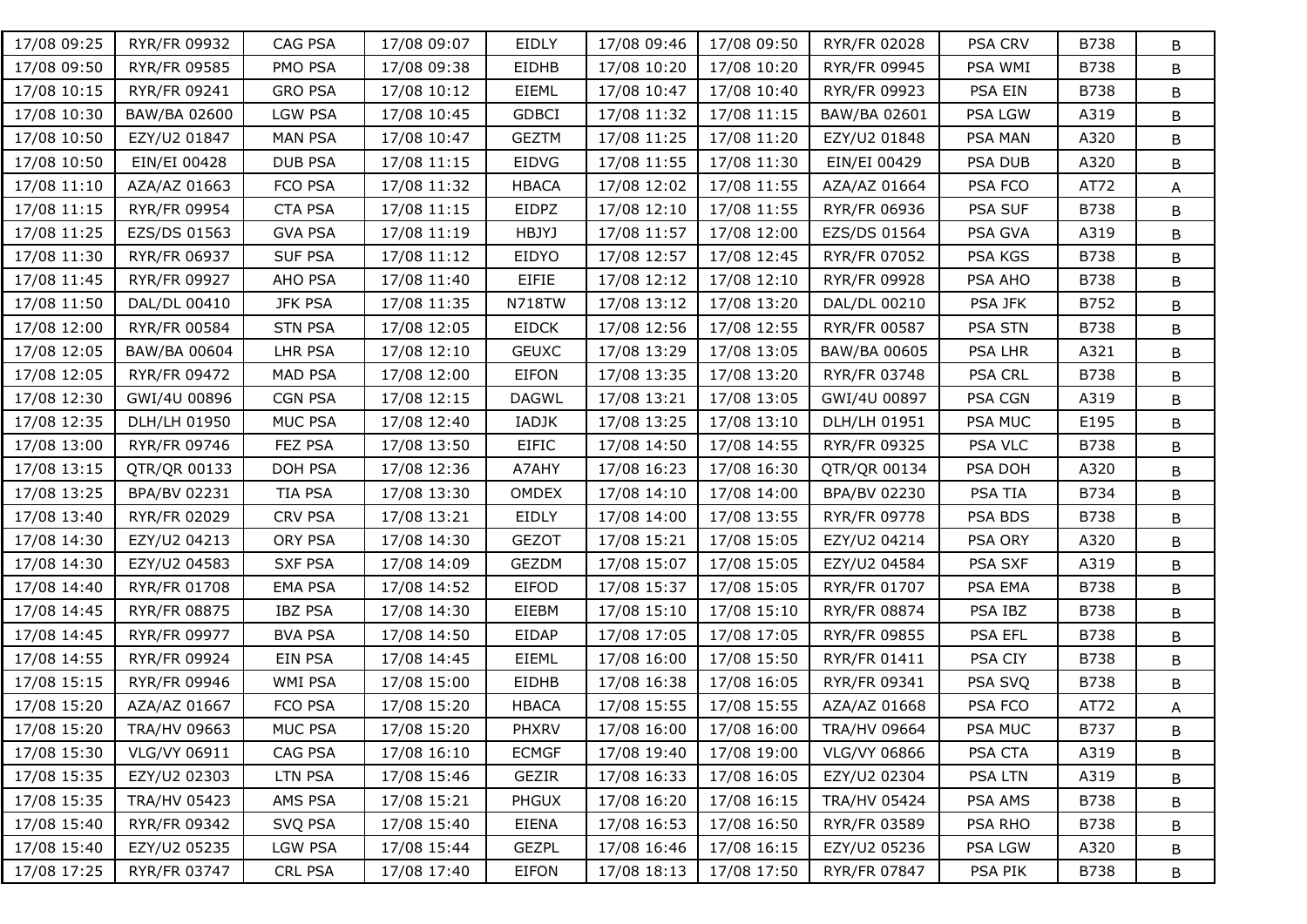| <u>non previste</u>     |
|-------------------------|
| non previste            |
| non previste            |
| standard                |
| non previste            |
| short cleaning          |
| standard                |
| non previste            |
| non previste            |
| non previste            |
| non previste            |
| standard                |
| non previste            |
| standard                |
| non previste            |
| non previste            |
| standard                |
| non previste            |
| standard                |
| non previste            |
| non previste            |
| <u>previste</u><br>non  |
| <u>previste</u><br>non  |
| <u>pre</u> viste<br>non |
| <u>prev</u> iste<br>non |
| previste<br>non         |
| previste<br>non         |
| non previste            |
| <u>standard</u>         |
| previste<br>non         |
| previste<br>non         |
| previste<br>non         |
| previste<br>non         |
| previste<br>non         |
| previste<br>non         |
| previste<br>non         |
|                         |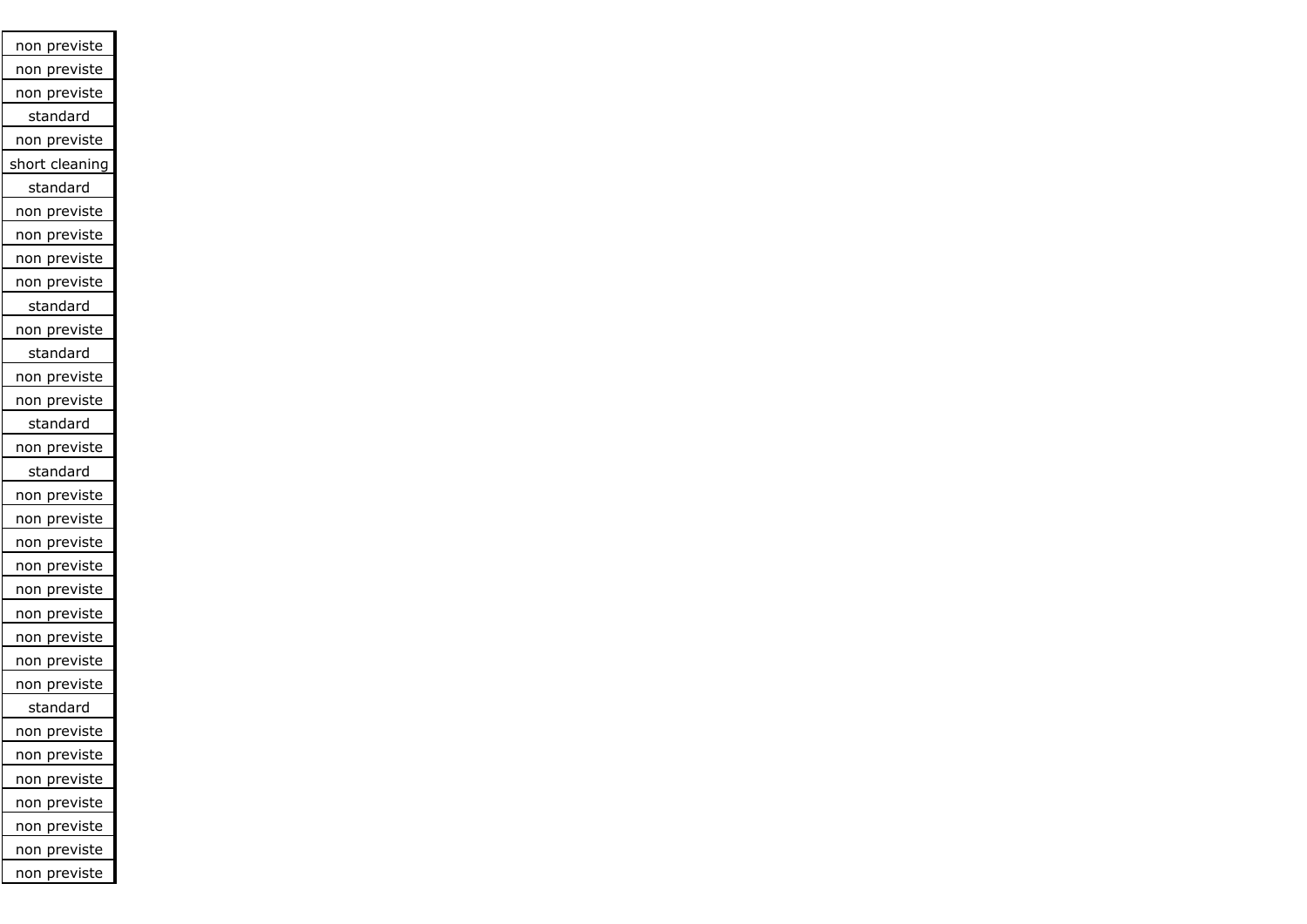| 17/08 17:35 | RYR/FR 09779        | <b>BDS PSA</b> | 17/08 17:41 | EIDLY         | 17/08 18:23 | 17/08 18:00 | RYR/FR 00589        | PSA STN        | B738        | B |
|-------------|---------------------|----------------|-------------|---------------|-------------|-------------|---------------------|----------------|-------------|---|
| 17/08 17:40 | EZY/U2 05233        | <b>LGW PSA</b> | 17/08 18:13 | <b>GEZEG</b>  | 17/08 18:45 | 17/08 18:15 | EZY/U2 05234        | PSA LGW        | A319        | В |
| 17/08 17:45 | SLD/SL 00203        | <b>EBA PSA</b> | 17/08 17:35 | <b>OKSLD</b>  | 17/08 18:15 | 17/08 18:15 | SLD/SL 00204        | PSA EBA        | L410        | A |
| 17/08 18:00 | <b>RYR/FR 00586</b> | <b>STN PSA</b> | 17/08 17:55 | <b>EIDCK</b>  | 17/08 18:36 | 17/08 18:25 | RYR/FR 09955        | PSA SXF        | B738        | B |
| 17/08 18:40 | AZA/AZ 01669        | FCO PSA        | 17/08 18:32 | <b>HBACA</b>  | 17/08 19:15 | 17/08 19:15 | AZA/AZ 01670        | PSA FCO        | AT72        | A |
| 17/08 18:40 | RYR/FR 07053        | <b>KGS PSA</b> | 17/08 18:24 | EIDYO         | 17/08 20:17 | 17/08 20:20 | RYR/FR 09933        | PSA CAG        | B738        | B |
| 17/08 19:00 | EZY/U2 03485        | <b>HAM PSA</b> | 17/08 19:09 | <b>GEZWR</b>  | 17/08 19:46 | 17/08 19:30 | EZY/U2 03486        | PSA HAM        | A320        | B |
| 17/08 19:35 | RYR/FR 01412        | <b>CIY PSA</b> | 17/08 19:31 | EIEML         | 17/08 20:04 | 17/08 20:00 | RYR/FR 09783        | PSA BRI        | B738        | B |
| 17/08 19:40 | EZS/DS 01081        | <b>BSL PSA</b> | 17/08 19:20 | <b>HBJXA</b>  | 17/08 20:01 | 17/08 20:10 | EZS/DS 01082        | PSA BSL        | A320        | B |
| 17/08 20:15 | EZY/U2 04215        | ORY PSA        | 17/08 20:31 | <b>GEZUA</b>  | 17/08 21:18 | 17/08 20:50 | EZY/U2 04216        | PSA ORY        | A320        | B |
| 17/08 20:52 | VLG/VY 01501        | ORY PSA        | 17/08 21:30 | <b>ECJVE</b>  | 17/08 23:15 | 17/08 22:45 | VLG/VY 00150        | PSA FLR        | A319        | B |
| 17/08 21:30 | RYR/FR 09856        | EFL PSA        | 17/08 21:15 | EIDAP         | 18/08 06:45 | 18/08 06:45 | RYR/FR 09471        | PSA MAD        | B738        | B |
| 17/08 21:30 | EZY/U2 06189        | <b>BRS PSA</b> | 17/08 21:30 | <b>GEZFP</b>  | 17/08 22:02 | 17/08 22:05 | EZY/U2 06190        | PSA BRS        | A319        | B |
| 17/08 21:45 | RYR/FR 05023        | <b>BUD PSA</b> | 17/08 21:49 | <b>EIEKX</b>  | 17/08 22:19 | 17/08 22:10 | RYR/FR 05024        | PSA BUD        | B738        | B |
| 17/08 21:55 | RYR/FR 09995        | PMO PSA        | 17/08 21:50 | <b>EIDLX</b>  | 17/08 22:28 | 17/08 22:20 | RYR/FR 09994        | PSA PMO        | B738        | B |
| 17/08 22:35 | RYR/FR 09956        | <b>SXF PSA</b> | 17/08 22:30 | <b>EIDCK</b>  | 18/08 09:15 | 18/08 09:15 | RYR/FR 03746        | <b>PSA CRL</b> | B738        | B |
| 17/08 22:40 | AZA/AZ 01673        | FCO PSA        | 17/08 22:40 | <b>HBACA</b>  | 18/08 07:19 | 18/08 07:20 | AZA/AZ 01666        | PSA FCO        | AT72        | A |
| 17/08 22:55 | RYR/FR 09326        | <b>VLC PSA</b> | 17/08 22:37 | <b>EIFIC</b>  | 18/08 07:42 | 18/08 07:45 | RYR/FR 09953        | PSA CTA        | B738        | B |
| 17/08 22:55 | RYR/FR 03588        | RHO PSA        | 17/08 22:46 | <b>EIENA</b>  | 18/08 07:26 | 18/08 07:30 | RYR/FR 09923        | <b>PSA EIN</b> | B738        | B |
| 17/08 23:20 | <b>RYR/FR 00588</b> | <b>STN PSA</b> | 17/08 23:09 | EIDLY         | 18/08 06:50 | 18/08 06:50 | RYR/FR 02752        | PSA EDI        | <b>B738</b> | B |
| 17/08 23:20 | RYR/FR 09934        | CAG PSA        | 17/08 23:02 | EIDYO         | 18/08 06:20 | 18/08 06:20 | RYR/FR 09976        | PSA BVA        | B738        | B |
| 17/08 23:20 | RYR/FR 09784        | <b>BRI PSA</b> | 17/08 23:03 | EIEML         | 18/08 06:44 | 18/08 06:40 | RYR/FR 00585        | PSA STN        | B738        | B |
| 17/08 23:40 | RYR/FR 07846        | PIK PSA        | 17/08 23:52 | EIFON         | 18/08 06:15 | 18/08 06:15 | RYR/FR 09584        | PSA PMO        | B738        | B |
| 18/08 07:15 | QTR/QR 00135        | DOH PSA        | 18/08 07:02 | A7AHY         | 18/08 10:30 | 18/08 10:30 | QTR/QR 00136        | PSA DOH        | A320        | B |
| 18/08 07:55 | VOE/V7 02234        | NTE PSA        | 18/08 07:40 | EIFMU         | 18/08 08:20 | 18/08 08:20 | VOE/V7 02235        | PSA NTE        | A319        | B |
| 18/08 08:15 | GWI/4U 00896        | <b>CGN PSA</b> | 18/08 08:05 | <b>DAGWN</b>  | 18/08 08:44 | 18/08 08:55 | GWI/4U 00897        | PSA CGN        | A319        | B |
| 18/08 08:25 | RYR/FR 09987        | <b>TPS PSA</b> | 18/08 08:16 | <b>EIFIG</b>  | 18/08 08:50 | 18/08 08:50 | RYR/FR 09986        | PSA TPS        | B738        | B |
| 18/08 08:50 | RYR/FR 03745        | <b>CRL PSA</b> | 18/08 08:32 | <b>EIDCJ</b>  | 18/08 11:35 | 18/08 11:00 | <b>RYR/FR 08874</b> | PSA IBZ        | B738        | B |
| 18/08 09:30 | RYR/FR 09585        | PMO PSA        | 18/08 09:32 | EIFON         | 18/08 10:05 | 18/08 09:55 | RYR/FR 09907        | <b>PSA DUB</b> | B738        | B |
| 18/08 11:10 | AZA/AZ 01663        | FCO PSA        | 18/08 12:20 | <b>HBACA</b>  | 18/08 12:45 | 18/08 11:55 | AZA/AZ 01664        | PSA FCO        | AT72        | A |
| 18/08 11:15 | RYR/FR 09954        | <b>CTA PSA</b> | 18/08 11:32 | <b>EIFIC</b>  | 18/08 12:05 | 18/08 11:40 | RYR/FR 09331        | PSA BLL        | B738        | B |
| 18/08 11:30 | RYR/FR 06937        | <b>SUF PSA</b> | 18/08 11:12 | EIDPZ         | 18/08 11:55 | 18/08 11:55 | RYR/FR 06936        | PSA SUF        | B738        | B |
| 18/08 11:45 | RYR/FR 09924        | EIN PSA        | 18/08 11:52 | <b>EIENA</b>  | 18/08 15:34 | 18/08 15:30 | RYR/FR 09198        | PSA SOF        | <b>B738</b> | B |
| 18/08 11:45 | RYR/FR 09927        | AHO PSA        | 18/08 12:10 | <b>EIFIE</b>  | 18/08 12:54 | 18/08 12:10 | RYR/FR 09928        | PSA AHO        | B738        | В |
| 18/08 11:50 | DAL/DL 00410        | <b>JFK PSA</b> | 18/08 11:11 | <b>N723TW</b> | 18/08 13:27 | 18/08 13:20 | DAL/DL 00210        | PSA JFK        | B752        | В |
| 18/08 12:00 | RYR/FR 00584        | <b>STN PSA</b> | 18/08 12:20 | EIEML         | 18/08 13:10 | 18/08 13:00 | RYR/FR 07476        | PSA TFS        | B738        | В |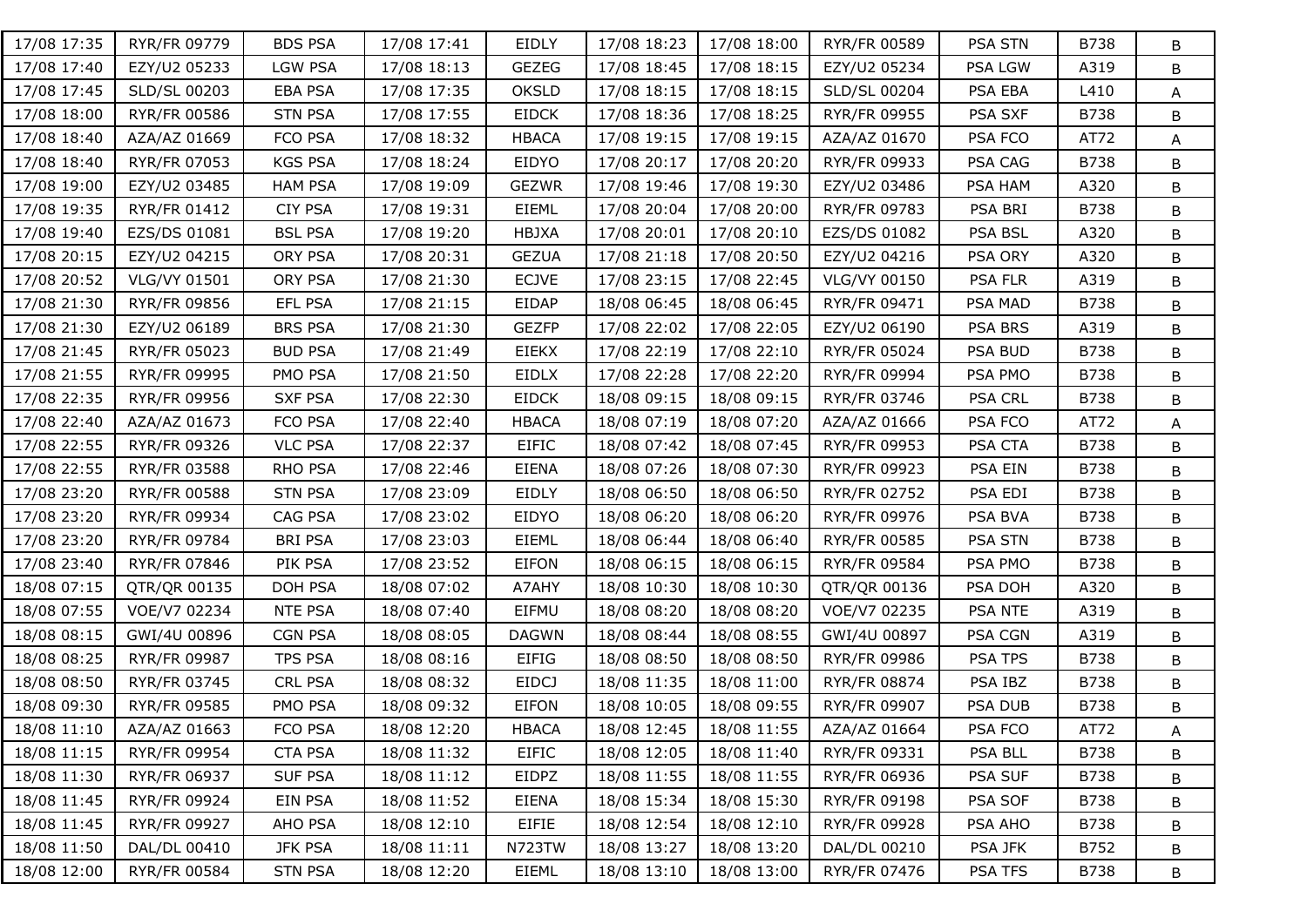| previste<br>non         |
|-------------------------|
| previste<br>non         |
| previste<br>non         |
| previste<br>non         |
| standard                |
| previste<br>non         |
| previste<br>non         |
| <u>previst</u> e<br>non |
| previste<br>non         |
| <u>prev</u> iste<br>non |
| previste<br>non         |
| previste<br>non         |
| previste<br>non         |
| non previste            |
| non previste            |
| night-stop              |
| night-stop              |
| night-stop              |
| night-stop              |
| night-stop              |
| night-stop              |
| night-stop              |
| night-stop              |
| standard                |
| previste<br>non         |
| previste<br>non         |
| previste<br>non         |
| previste<br>non         |
| previste<br>non         |
| standard                |
| non previste            |
| non previste            |
| previste<br>non         |
| on previste<br>r        |
| standard                |
| ion previste<br>r       |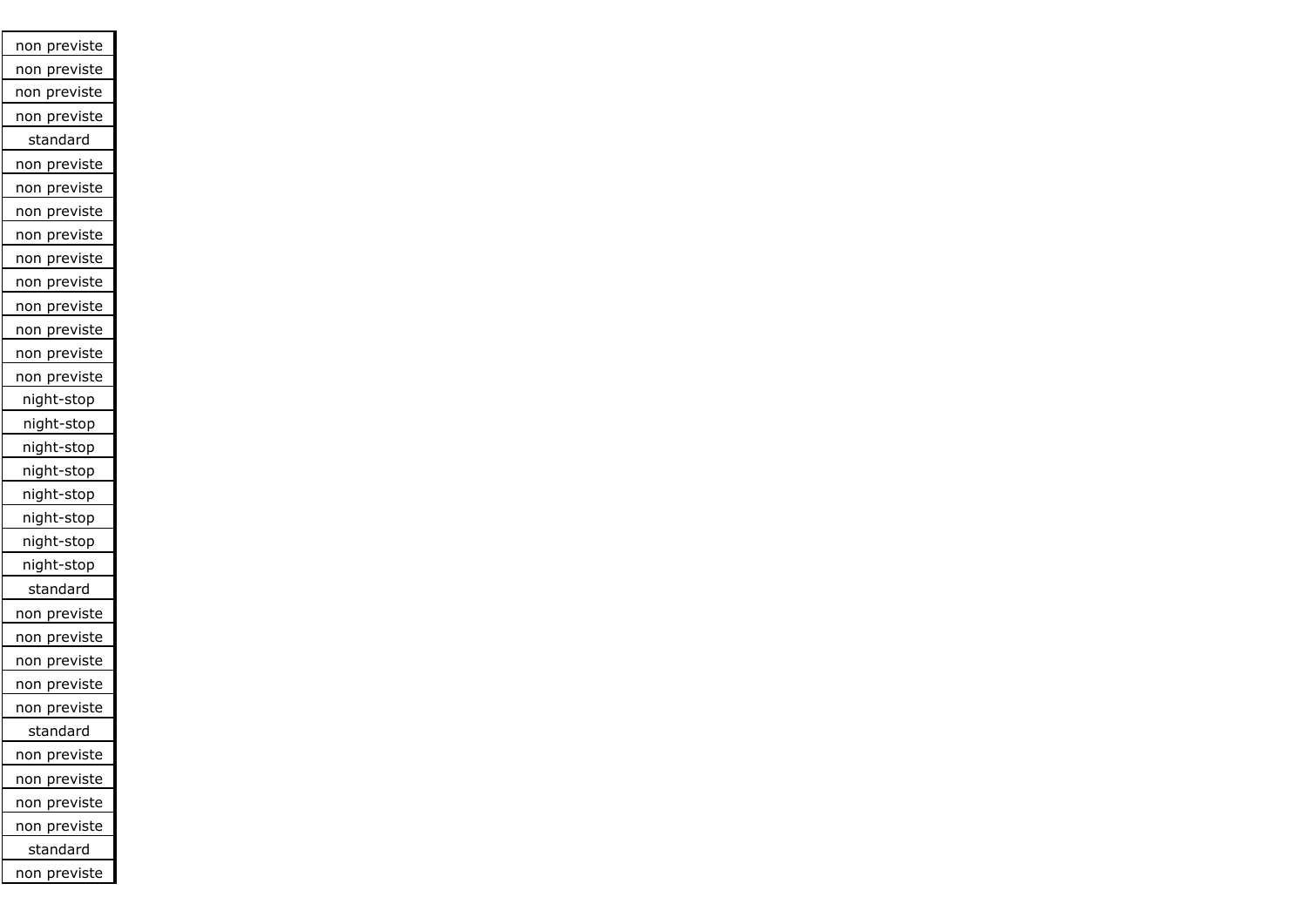| 18/08 12:00 | EXS/LS 00883        | <b>MAN PSA</b> | 18/08 12:03 | <b>GCELI</b> | 18/08 13:35 | 18/08 12:55 | EXS/LS 00884        | <b>PSA MAN</b> | B733        | B |
|-------------|---------------------|----------------|-------------|--------------|-------------|-------------|---------------------|----------------|-------------|---|
| 18/08 12:00 | GWI/4U 07890        | <b>HAM PSA</b> | 18/08 12:07 | <b>DAIPY</b> | 18/08 12:49 | 18/08 12:40 | GWI/4U 07891        | PSA HAM        | A320        | В |
| 18/08 12:00 | BAW/BA 00604        | LHR PSA        | 18/08 11:53 | <b>GEUUU</b> | 18/08 13:40 | 18/08 13:05 | BAW/BA 00605        | PSA LHR        | A320        | B |
| 18/08 12:05 | RYR/FR 09472        | MAD PSA        | 18/08 12:30 | <b>EIDAP</b> | 18/08 13:05 | 18/08 12:55 | <b>RYR/FR 00587</b> | PSA STN        | B738        | B |
| 18/08 12:40 | DLH/LH 01950        | MUC PSA        | 18/08 12:40 | <b>IADJO</b> | 18/08 13:15 | 18/08 13:15 | DLH/LH 01951        | <b>PSA MUC</b> | E195        | B |
| 18/08 13:00 | RYR/FR 09241        | <b>GRO PSA</b> | 18/08 12:55 | <b>EIEVA</b> | 18/08 13:47 | 18/08 13:25 | RYR/FR 09242        | PSA GRO        | B738        | B |
| 18/08 13:05 | RYR/FR 02753        | EDI PSA        | 18/08 13:05 | EIDLY        | 18/08 14:05 | 18/08 13:55 | RYR/FR 09778        | PSA BDS        | B738        | B |
| 18/08 13:10 | RYR/FR 01234        | <b>HHN PSA</b> | 18/08 13:20 | <b>EIEGC</b> | 18/08 13:51 | 18/08 13:35 | RYR/FR 01235        | PSA HHN        | B738        | B |
| 18/08 13:25 | BPA/BV 02231        | <b>TIA PSA</b> | 18/08 13:35 | <b>LYMGC</b> | 18/08 14:15 | 18/08 14:00 | BPA/BV 02230        | <b>PSA TIA</b> | B734        | B |
| 18/08 13:55 | <b>TRA/HV 05423</b> | AMS PSA        | 18/08 13:55 | <b>PHXRA</b> | 18/08 14:40 | 18/08 14:35 | <b>TRA/HV 05424</b> | PSA AMS        | B737        | B |
| 18/08 14:30 | EZY/U2 04213        | ORY PSA        | 18/08 14:19 | <b>GEZOT</b> | 18/08 15:06 | 18/08 15:05 | EZY/U2 04214        | PSA ORY        | A320        | B |
| 18/08 14:30 | RYR/FR 09474        | MAD PSA        | 18/08 14:30 | EIEFV        | 18/08 15:00 | 18/08 14:55 | RYR/FR 09473        | PSA MAD        | B738        | B |
| 18/08 14:35 | BAW/BA 02600        | <b>LGW PSA</b> | 18/08 15:49 | <b>GGATK</b> | 18/08 16:37 | 18/08 15:20 | BAW/BA 02601        | <b>PSA LGW</b> | A320        | B |
| 18/08 14:45 | RYR/FR 09977        | <b>BVA PSA</b> | 18/08 14:35 | EIDYO        | 18/08 15:20 | 18/08 15:20 | RYR/FR 09925        | PSA EIN        | B738        | B |
| 18/08 15:20 | RYR/FR 08875        | <b>IBZ PSA</b> | 18/08 16:00 | <b>EIDCJ</b> | 18/08 16:44 | 18/08 16:10 | <b>RYR/FR 01421</b> | <b>PSA LIS</b> | <b>B738</b> | B |
| 18/08 15:25 | RYR/FR 00582        | <b>STN PSA</b> | 18/08 15:35 | <b>EIDCY</b> | 18/08 16:26 | 18/08 15:50 | RYR/FR 00583        | PSA STN        | B738        | B |
| 18/08 15:35 | EZY/U2 02303        | <b>LTN PSA</b> | 18/08 15:30 | <b>GEZTZ</b> | 18/08 16:07 | 18/08 16:05 | EZY/U2 02304        | <b>PSA LTN</b> | A320        | B |
| 18/08 15:40 | EZY/U2 05235        | <b>LGW PSA</b> | 18/08 16:39 | <b>GEZPL</b> | 18/08 17:26 | 18/08 16:15 | EZY/U2 05236        | <b>PSA LGW</b> | A320        | B |
| 18/08 16:10 | AZA/AZ 01667        | FCO PSA        | 18/08 16:15 | <b>HBACA</b> | 18/08 19:07 | 18/08 19:15 | AZA/AZ 01670        | PSA FCO        | AT72        | A |
| 18/08 16:15 | <b>RYR/FR 09908</b> | <b>DUB PSA</b> | 18/08 16:10 | <b>EIFON</b> | 18/08 17:20 | 18/08 17:20 | RYR/FR 01637        | PSA NYO        | <b>B738</b> | B |
| 18/08 16:45 | RYR/FR 09332        | <b>BLL PSA</b> | 18/08 17:00 | <b>EIFIC</b> | 18/08 17:33 | 18/08 17:35 | <b>RYR/FR 09487</b> | PSA GOT        | <b>B738</b> | B |
| 18/08 17:05 | VLG/VY 06361        | <b>JMK PSA</b> | 18/08 17:30 | <b>ECMGF</b> | 18/08 20:50 | 18/08 20:30 | VLG/VY 06364        | <b>PSA JTR</b> | A319        | B |
| 18/08 17:35 | RYR/FR 09779        | <b>BDS PSA</b> | 18/08 17:20 | EIDLY        | 18/08 18:17 | 18/08 18:00 | RYR/FR 00589        | PSA STN        | B738        | B |
| 18/08 17:40 | EZY/U2 05233        | <b>LGW PSA</b> | 18/08 19:40 | <b>GEZBK</b> | 18/08 20:24 | 18/08 18:15 | EZY/U2 05234        | <b>PSA LGW</b> | A319        | B |
| 18/08 17:40 | VOE/V7 02416        | <b>BOD PSA</b> | 18/08 17:17 | EIEXA        | 18/08 18:05 | 18/08 18:05 | VOE/V7 01784        | PSA PMI        | B712        | B |
| 18/08 17:50 | MSA/M4 00204        | <b>TIA PSA</b> | 18/08 17:52 | <b>OMGTA</b> | 18/08 18:38 | 18/08 18:30 | MSA/M4 00203        | <b>PSA TIA</b> | B734        | В |
| 18/08 18:00 | RYR/FR 00586        | <b>STN PSA</b> | 18/08 18:18 | EIDAP        | 18/08 18:50 | 18/08 18:25 | RYR/FR 09992        | PSA MLA        | B738        | B |
| 18/08 19:35 | RYR/FR 09926        | EIN PSA        | 18/08 19:17 | EIDYO        | 18/08 19:58 | 18/08 20:00 | RYR/FR 09783        | PSA BRI        | B738        | B |
| 18/08 19:55 | RYR/FR 09199        | <b>SOF PSA</b> | 18/08 19:50 | EIENA        | 18/08 20:17 | 18/08 20:20 | RYR/FR 09933        | PSA CAG        | B738        | B |
| 18/08 20:15 | WZZ/W6 03157        | OTP PSA        | 18/08 21:15 | <b>HALWQ</b> | 18/08 21:55 | 18/08 20:45 | WZZ/W6 03158        | PSA OTP        | A320        | В |
| 18/08 21:50 | VOE/V7 01785        | PMI PSA        | 18/08 21:53 | EIEXA        | 18/08 22:28 | 18/08 22:15 | VOE/V7 02417        | PSA BOD        | B712        | B |
| 18/08 21:55 | TRA/HV 05425        | AMS PSA        | 18/08 21:48 | PHGUY        | 18/08 22:30 | 18/08 22:35 | TRA/HV 05426        | PSA AMS        | B738        | B |
| 18/08 21:55 | RYR/FR 09995        | PMO PSA        | 18/08 22:05 | <b>EIFOA</b> | 18/08 22:38 | 18/08 22:20 | RYR/FR 09994        | PSA PMO        | <b>B738</b> | B |
| 18/08 22:05 | VLG/VY 06770        | <b>BCN PSA</b> | 18/08 22:13 | <b>ECMEL</b> | 18/08 22:53 | 18/08 22:45 | VLG/VY 06771        | <b>PSA BCN</b> | A320        | B |
| 18/08 22:25 | RYR/FR 09993        | MLA PSA        | 18/08 22:45 | EIDAP        | 19/08 07:48 | 19/08 07:45 | RYR/FR 09953        | PSA CTA        | B738        | В |
| 18/08 22:30 | RYR/FR 01422        | LIS PSA        | 18/08 22:47 | <b>EIDCJ</b> | 19/08 06:49 | 19/08 06:45 | RYR/FR 09471        | PSA MAD        | B738        | B |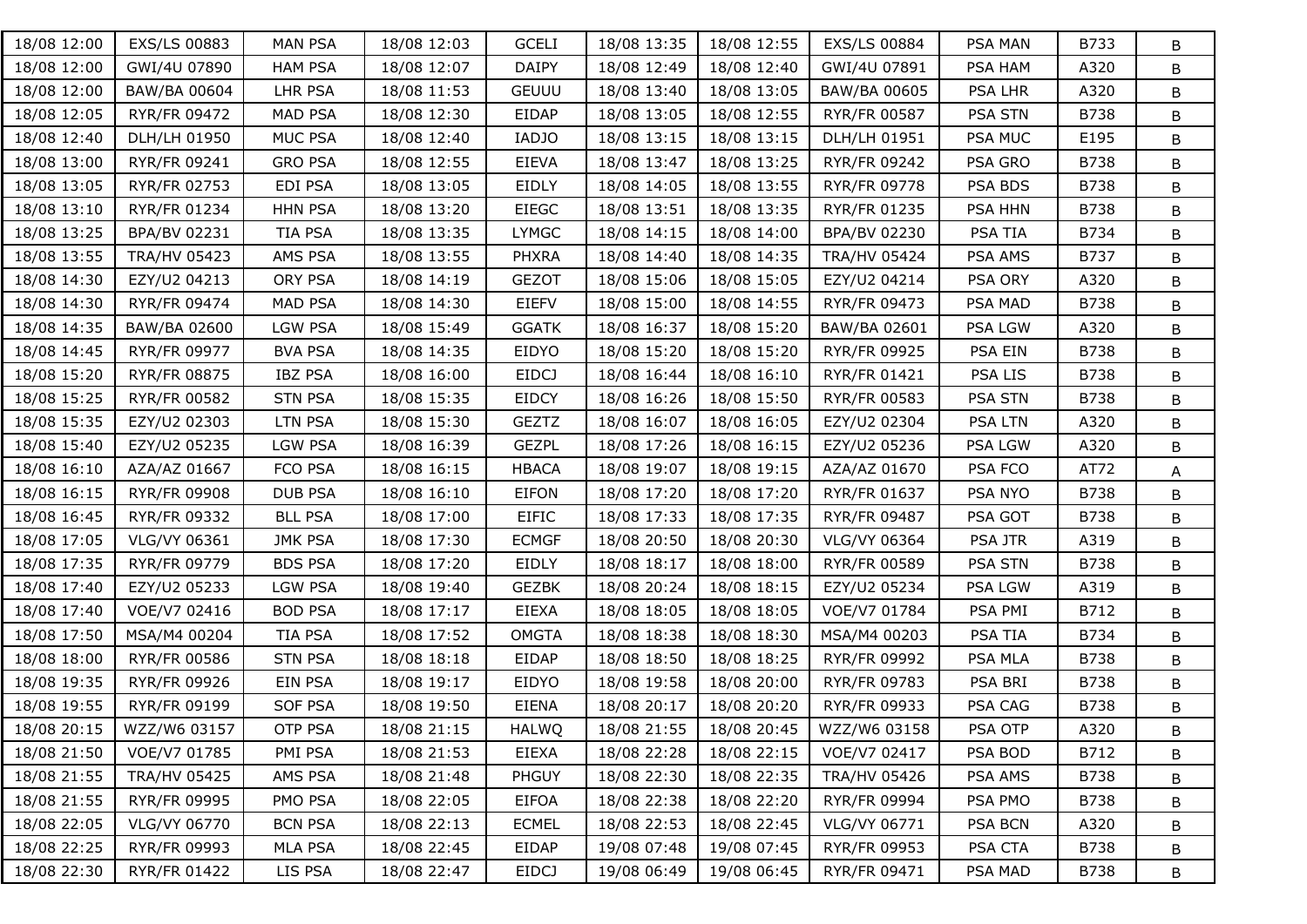| non previste            |
|-------------------------|
| non previste            |
| standard                |
| non previste            |
| standard                |
| non previste            |
| non previste            |
| <u>non previste</u>     |
| <u>non previ</u> ste    |
| previste<br>non         |
| non previste            |
| non previste            |
| standard                |
| <u>non pre</u> viste    |
| non previste            |
| non previste            |
| non previste            |
| non previste            |
| standard                |
| non previste            |
| previste<br>non         |
| <u>previst</u> e<br>non |
| previste<br>non         |
| previste<br>non         |
| <u>prev</u> iste<br>non |
| previste<br>non         |
| previste<br>non         |
| previste<br>non         |
| previste<br>non         |
| non previste            |
| previste<br>non         |
| non previste            |
| previste<br>non         |
| previste<br>າon<br>r    |
| night-stop              |
| night-stop              |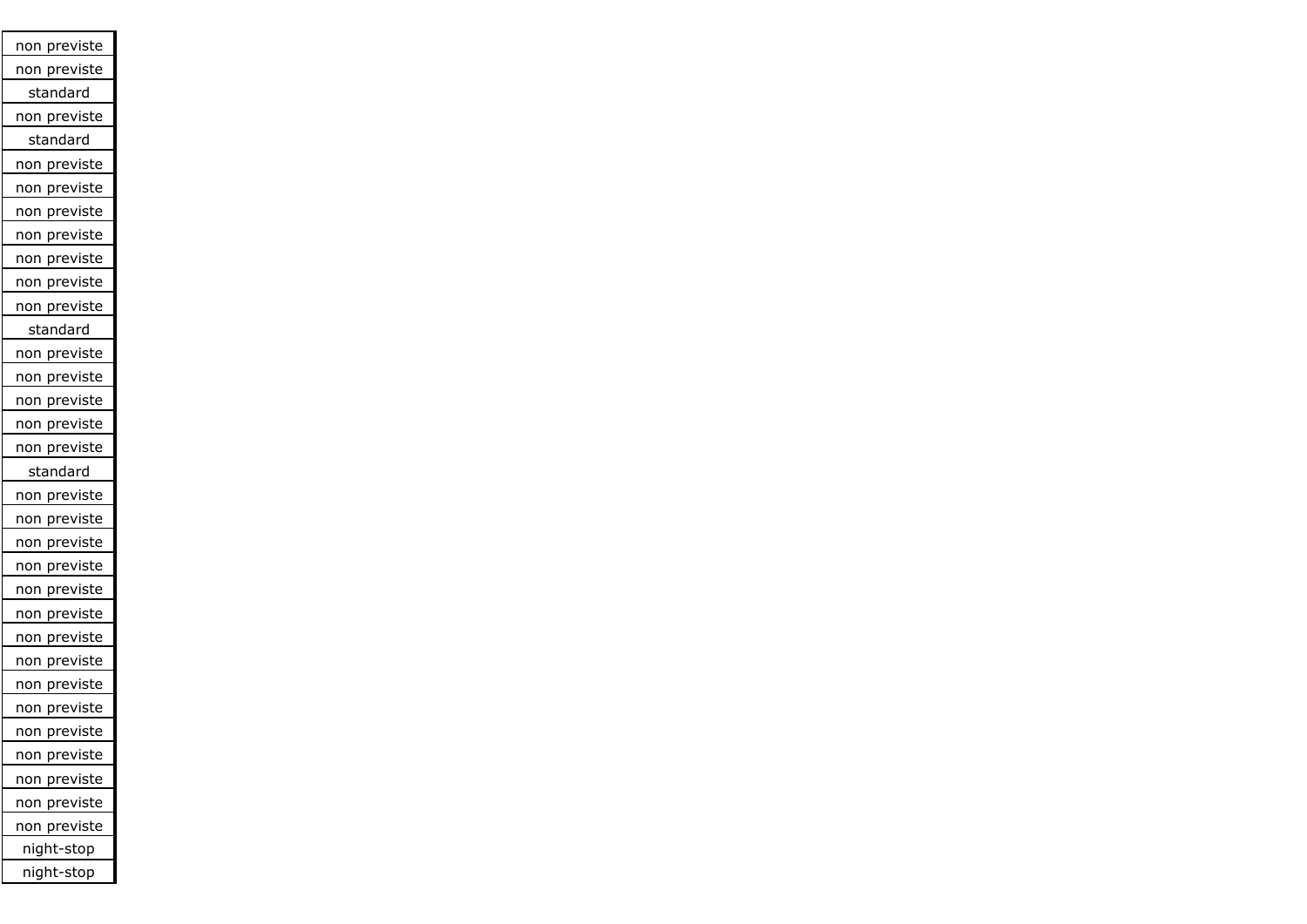| 18/08 22:35 | <b>RYR/FR 07477</b> | <b>TFS PSA</b> | 18/08 22:30 | EIEML        | 19/08 06:54 | 19/08 06:50 | RYR/FR 09242        | PSA GRO        | B738        | B            |
|-------------|---------------------|----------------|-------------|--------------|-------------|-------------|---------------------|----------------|-------------|--------------|
| 18/08 22:40 | AZA/AZ 01673        | FCO PSA        | 18/08 22:43 | <b>HBACA</b> | 19/08 07:15 | 19/08 07:20 | AZA/AZ 01666        | PSA FCO        | AT72        | A            |
| 18/08 23:15 | RYR/FR 09488        | <b>GOT PSA</b> | 18/08 22:58 | <b>EIFIC</b> | 19/08 07:38 | 19/08 07:35 | RYR/FR 09627        | PSA LPL        | B738        | B            |
| 18/08 23:20 | <b>RYR/FR 00588</b> | <b>STN PSA</b> | 18/08 23:02 | EIDLY        | 19/08 06:25 | 19/08 06:25 | RYR/FR 09931        | PSA CAG        | B738        | B            |
| 18/08 23:20 | RYR/FR 09934        | CAG PSA        | 18/08 22:49 | <b>EIENA</b> | 19/08 06:44 | 19/08 06:40 | RYR/FR 00585        | PSA STN        | B738        | B            |
| 18/08 23:20 | RYR/FR 09784        | <b>BRI PSA</b> | 18/08 23:05 | EIDYO        | 19/08 06:35 | 19/08 06:35 | <b>RYR/FR 09584</b> | PSA PMO        | <b>B738</b> | B            |
| 18/08 23:25 | RYR/FR 01636        | <b>NYO PSA</b> | 18/08 23:08 | EIFON        | 19/08 06:33 | 19/08 06:20 | RYR/FR 09976        | PSA BVA        | B738        | B            |
| 19/08 07:50 | <b>TVF/TO 03322</b> | ORY PSA        | 19/08 07:40 | <b>FGZHK</b> | 19/08 08:30 | 19/08 08:30 | TVF/TO 03323        | PSA ORY        | B738        | B            |
| 19/08 08:25 | <b>RYR/FR 09987</b> | <b>TPS PSA</b> | 19/08 08:10 | <b>EIFIG</b> | 19/08 08:58 | 19/08 08:50 | RYR/FR 09986        | PSA TPS        | B738        | B            |
| 19/08 08:30 | EZY/U2 04583        | <b>SXF PSA</b> | 19/08 08:05 | <b>GEZWK</b> | 19/08 08:53 | 19/08 09:05 | EZY/U2 04584        | PSA SXF        | A320        | B            |
| 19/08 08:50 | RYR/FR 03745        | CRL PSA        | 19/08 08:20 | EIDYW        | 19/08 09:15 | 19/08 09:15 | RYR/FR 03746        | PSA CRL        | B738        | B            |
| 19/08 09:00 | RYR/FR 08897        | <b>NRN PSA</b> | 19/08 08:37 | EIEBH        | 19/08 09:25 | 19/08 09:25 | RYR/FR 08896        | <b>PSA NRN</b> | B738        | B            |
| 19/08 09:25 | RYR/FR 09932        | CAG PSA        | 19/08 09:15 | EIDLY        | 19/08 09:50 | 19/08 09:50 | RYR/FR 02028        | <b>PSA CRV</b> | B738        | B            |
| 19/08 09:25 | CSA/OK 00738        | PRG PSA        | 19/08 11:27 | <b>OKGFR</b> | 19/08 12:08 | 19/08 09:55 | CSA/OK 00739        | PSA PRG        | AT72        | A            |
| 19/08 09:40 | RYR/FR 05023        | <b>BUD PSA</b> | 19/08 09:25 | <b>EIEKX</b> | 19/08 10:05 | 19/08 10:05 | RYR/FR 05024        | PSA BUD        | B738        | B            |
| 19/08 09:50 | <b>RYR/FR 09585</b> | PMO PSA        | 19/08 09:45 | EIDYO        | 19/08 10:15 | 19/08 10:15 | RYR/FR 09923        | PSA EIN        | B738        | B            |
| 19/08 10:15 | THY/TK 01397        | <b>IST PSA</b> | 19/08 10:18 | <b>TCJLO</b> | 19/08 11:28 | 19/08 11:15 | THY/TK 01398        | PSA IST        | A319        | B            |
| 19/08 10:15 | RYR/FR 09241        | <b>GRO PSA</b> | 19/08 10:23 | EIEML        | 19/08 10:55 | 19/08 10:40 | <b>RYR/FR 08874</b> | PSA IBZ        | B738        | B            |
| 19/08 10:20 | EZY/U2 06189        | <b>BRS PSA</b> | 19/08 10:24 | <b>GEZAX</b> | 19/08 11:04 | 19/08 10:55 | EZY/U2 06190        | PSA BRS        | A319        | B            |
| 19/08 10:25 | AEE/A3 00656        | ATH PSA        | 19/08 10:35 | <b>SXDVJ</b> | 19/08 11:36 | 19/08 11:10 | AEE/A3 00657        | PSA ATH        | A320        | B            |
| 19/08 10:50 | EIN/EI 00428        | <b>DUB PSA</b> | 19/08 11:05 | EIEDP        | 19/08 11:51 | 19/08 11:30 | EIN/EI 00429        | PSA DUB        | A320        | B            |
| 19/08 11:10 | EZS/DS 01081        | <b>BSL PSA</b> | 19/08 10:44 | <b>HBJYA</b> | 19/08 11:42 | 19/08 11:40 | EZS/DS 01082        | PSA BSL        | A320        | B            |
| 19/08 11:10 | AZA/AZ 01663        | FCO PSA        | 19/08 11:13 | <b>HBACA</b> | 19/08 11:50 | 19/08 11:55 | AZA/AZ 01664        | PSA FCO        | AT72        | A            |
| 19/08 11:15 | RYR/FR 09954        | <b>CTA PSA</b> | 19/08 11:28 | EIDAP        | 19/08 12:10 | 19/08 11:40 | RYR/FR 02502        | PSA LBA        | <b>B738</b> | B            |
| 19/08 11:45 | RYR/FR 09927        | AHO PSA        | 19/08 11:33 | <b>EIFIE</b> | 19/08 12:13 | 19/08 12:10 | RYR/FR 09928        | PSA AHO        | B738        | B            |
| 19/08 12:00 | RYR/FR 00584        | <b>STN PSA</b> | 19/08 12:00 | <b>EIENA</b> | 19/08 14:19 | 19/08 14:05 | RYR/FR 09325        | PSA VLC        | B738        | B            |
| 19/08 12:05 | BAW/BA 00604        | LHR PSA        | 19/08 11:50 | <b>GEUXG</b> | 19/08 13:04 | 19/08 13:05 | BAW/BA 00605        | PSA LHR        | A321        | $\mathsf{C}$ |
| 19/08 12:05 | RYR/FR 09472        | <b>MAD PSA</b> | 19/08 12:15 | <b>EIDCJ</b> | 19/08 12:55 | 19/08 12:55 | <b>RYR/FR 00587</b> | PSA STN        | B738        | B            |
| 19/08 12:20 | EXS/LS 00883        | <b>MAN PSA</b> | 19/08 12:29 | <b>GCELE</b> | 19/08 13:20 | 19/08 13:05 | EXS/LS 00884        | <b>PSA MAN</b> | B733        | B            |
| 19/08 12:30 | RYR/FR 06937        | SUF PSA        | 19/08 12:15 | EIDPZ        | 19/08 13:09 | 19/08 12:55 | RYR/FR 06936        | <b>PSA SUF</b> | B738        | В            |
| 19/08 12:35 | DLH/LH 01950        | MUC PSA        | 19/08 12:23 | <b>IADJO</b> | 19/08 13:08 | 19/08 13:10 | DLH/LH 01951        | PSA MUC        | E195        | B            |
| 19/08 13:00 | RYR/FR 09626        | LPL PSA        | 19/08 12:50 | <b>EIFIC</b> | 19/08 13:55 | 19/08 13:55 | RYR/FR 09778        | PSA BDS        | B738        | B            |
| 19/08 13:15 | QTR/QR 00133        | DOH PSA        | 19/08 13:04 | A7AHY        | 19/08 16:33 | 19/08 16:30 | QTR/QR 00134        | PSA DOH        | A320        | B            |
| 19/08 13:25 | BPA/BV 02231        | TIA PSA        | 19/08 13:35 | <b>LYMGC</b> | 19/08 14:10 | 19/08 14:00 | BPA/BV 02230        | PSA TIA        | B734        | B            |
| 19/08 13:40 | GWI/4U 00896        | CGN PSA        | 19/08 13:37 | <b>DAGWS</b> | 19/08 14:41 | 19/08 14:15 | GWI/4U 00897        | PSA CGN        | A319        | В            |
| 19/08 13:40 | RYR/FR 02029        | <b>CRV PSA</b> | 19/08 13:20 | EIDLY        | 19/08 15:19 | 19/08 15:05 | RYR/FR 02728        | PSA CFU        | B738        | В            |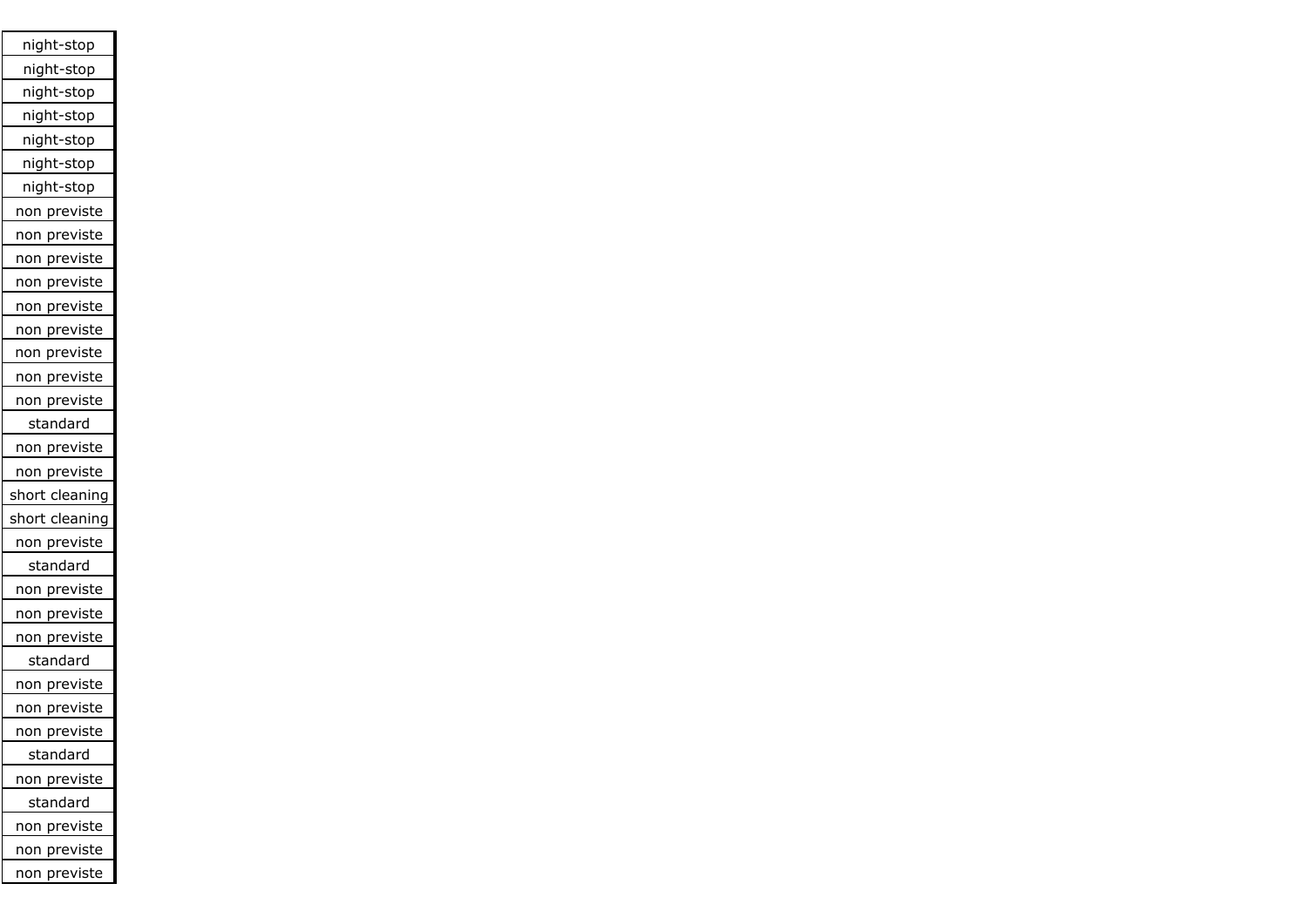| 19/08 14:00 | TRA/HV 09663        | MUC PSA        | 19/08 14:16 | PHHXD        | 19/08 14:50 | 19/08 14:40 | TRA/HV 09664        | PSA MUC        | B738        | B |
|-------------|---------------------|----------------|-------------|--------------|-------------|-------------|---------------------|----------------|-------------|---|
| 19/08 14:20 | <b>TRA/HV 05423</b> | AMS PSA        | 19/08 14:05 | <b>PHGUY</b> | 19/08 15:00 | 19/08 15:00 | <b>TRA/HV 05424</b> | PSA AMS        | B738        | В |
| 19/08 14:30 | RYR/FR 09924        | EIN PSA        | 19/08 14:13 | EIDYO        | 19/08 15:46 | 19/08 15:40 | RYR/FR 09955        | PSA SXF        | B738        | B |
| 19/08 14:40 | EZY/U2 04213        | ORY PSA        | 19/08 14:37 | <b>GEZUA</b> | 19/08 15:15 | 19/08 15:15 | EZY/U2 04214        | PSA ORY        | A320        | В |
| 19/08 14:45 | BAW/BA 02600        | <b>LGW PSA</b> | 19/08 14:50 | <b>GDBCG</b> | 19/08 15:35 | 19/08 15:35 | BAW/BA 02601        | PSA LGW        | A319        | B |
| 19/08 14:45 | RYR/FR 09977        | <b>BVA PSA</b> | 19/08 15:03 | <b>EIFON</b> | 19/08 15:55 | 19/08 15:50 | <b>RYR/FR 01411</b> | PSA CIY        | B738        | B |
| 19/08 15:15 | <b>RYR/FR 08875</b> | <b>IBZ PSA</b> | 19/08 15:10 | EIEML        | 19/08 16:19 | 19/08 16:20 | RYR/FR 07052        | PSA KGS        | B738        | B |
| 19/08 15:20 | AZA/AZ 01667        | FCO PSA        | 19/08 15:17 | <b>HBACA</b> | 19/08 15:54 | 19/08 15:55 | AZA/AZ 01250        | PSA OLB        | AT72        | A |
| 19/08 15:35 | EZY/U2 02303        | <b>LTN PSA</b> | 19/08 16:54 | <b>GEZTZ</b> | 19/08 18:49 | 19/08 16:05 | EZY/U2 02304        | <b>PSA LTN</b> | A320        | B |
| 19/08 15:40 | EZY/U2 03485        | <b>HAM PSA</b> | 19/08 15:28 | <b>GEZWR</b> | 19/08 16:07 | 19/08 16:10 | EZY/U2 03486        | <b>PSA HAM</b> | A320        | B |
| 19/08 15:40 | EZY/U2 05235        | LGW PSA        | 19/08 15:27 | <b>GEZTL</b> | 19/08 16:26 | 19/08 16:15 | EZY/U2 05236        | <b>PSA LGW</b> | A320        | B |
| 19/08 16:10 | EZS/DS 01563        | <b>GVA PSA</b> | 19/08 15:58 | <b>HBJYF</b> | 19/08 16:54 | 19/08 16:45 | EZS/DS 01564        | PSA GVA        | A319        | B |
| 19/08 16:20 | EZY/U2 04319        | LYS PSA        | 19/08 16:14 | <b>GEZIN</b> | 19/08 16:47 | 19/08 16:50 | EZY/U2 04320        | PSA LYS        | A319        | B |
| 19/08 17:05 | RYR/FR 02501        | <b>LBA PSA</b> | 19/08 17:55 | EIDAP        | 19/08 18:30 | 19/08 18:15 | RYR/FR 09848        | PSA CHQ        | B738        | B |
| 19/08 17:10 | RYR/FR 01416        | <b>GDN PSA</b> | 19/08 17:05 | <b>EIEKH</b> | 19/08 18:02 | 19/08 17:35 | RYR/FR 01415        | PSA GDN        | B738        | B |
| 19/08 17:35 | RYR/FR 09779        | <b>BDS PSA</b> | 19/08 17:25 | <b>EIFIC</b> | 19/08 18:05 | 19/08 18:00 | RYR/FR 00589        | PSA STN        | B738        | B |
| 19/08 17:40 | EZY/U2 05233        | <b>LGW PSA</b> | 19/08 17:34 | <b>GEZIT</b> | 19/08 18:13 | 19/08 18:15 | EZY/U2 05234        | PSA LGW        | A319        | B |
| 19/08 18:00 | RYR/FR 00586        | <b>STN PSA</b> | 19/08 17:38 | EIDLD        | 19/08 18:25 | 19/08 18:25 | RYR/FR 07931        | <b>PSA KRK</b> | B738        | B |
| 19/08 18:35 | RYR/FR 09326        | <b>VLC PSA</b> | 19/08 18:35 | <b>EIENA</b> | 19/08 19:00 | 19/08 19:00 | RYR/FR 03748        | PSA CRL        | B738        | B |
| 19/08 18:40 | AZA/AZ 01251        | OLB PSA        | 19/08 18:48 | <b>HBACA</b> | 19/08 19:15 | 19/08 19:15 | AZA/AZ 01670        | PSA FCO        | AT72        | A |
| 19/08 18:55 | RYR/FR 02729        | <b>CFU PSA</b> | 19/08 19:15 | EIDLY        | 19/08 19:40 | 19/08 19:25 | RYR/FR 09855        | <b>PSA EFL</b> | <b>B738</b> | B |
| 19/08 19:35 | RYR/FR 01412        | <b>CIY PSA</b> | 19/08 19:18 | EIFON        | 19/08 19:53 | 19/08 20:00 | RYR/FR 09783        | PSA BRI        | <b>B738</b> | B |
| 19/08 19:50 | RYR/FR 09956        | <b>SXF PSA</b> | 19/08 19:59 | EIDYO        | 19/08 20:24 | 19/08 20:20 | RYR/FR 09933        | PSA CAG        | B738        | B |
| 19/08 20:15 | EZY/U2 04215        | ORY PSA        | 19/08 20:45 | <b>GEZOT</b> | 19/08 21:20 | 19/08 20:50 | EZY/U2 04216        | PSA ORY        | A320        | B |
| 19/08 20:50 | RYR/FR 09441        | <b>GRO PSA</b> | 19/08 21:00 | <b>EIEVR</b> | 19/08 21:38 | 19/08 21:15 | RYR/FR 09442        | PSA GRO        | B738        | B |
| 19/08 21:55 | RYR/FR 09995        | PMO PSA        | 19/08 21:55 | EIENI        | 19/08 22:18 | 19/08 22:20 | RYR/FR 09994        | PSA PMO        | B738        | B |
| 19/08 22:10 | VLG/VY 06770        | <b>BCN PSA</b> | 19/08 22:44 | <b>SXBHN</b> | 19/08 23:36 | 19/08 22:50 | VLG/VY 06771        | PSA BCN        | A319        | B |
| 19/08 22:15 | RYR/FR 07053        | <b>KGS PSA</b> | 19/08 21:56 | <b>EIEML</b> | 20/08 07:20 | 20/08 07:20 | RYR/FR 01421        | <b>PSA LIS</b> | <b>B738</b> | B |
| 19/08 22:40 | AZA/AZ 01673        | FCO PSA        | 19/08 22:55 | <b>HBACA</b> | 20/08 07:20 | 20/08 07:20 | AZA/AZ 01666        | PSA FCO        | AT72        | A |
| 19/08 22:50 | RYR/FR 07932        | KRK PSA        | 19/08 22:27 | EIDLD        | 20/08 06:43 | 20/08 06:40 | RYR/FR 00585        | PSA STN        | B738        | В |
| 19/08 23:05 | RYR/FR 03747        | CRL PSA        | 19/08 22:40 | <b>EIENA</b> | 20/08 07:04 | 20/08 07:05 | RYR/FR 02752        | PSA EDI        | B738        | B |
| 19/08 23:20 | RYR/FR 09784        | <b>BRI PSA</b> | 19/08 23:01 | EIFON        | 20/08 07:20 | 20/08 06:40 | RYR/FR 03589        | PSA RHO        | B738        | В |
| 19/08 23:20 | RYR/FR 09934        | CAG PSA        | 19/08 23:07 | EIDYO        | 20/08 06:35 | 20/08 06:35 | RYR/FR 09584        | PSA PMO        | <b>B738</b> | B |
| 19/08 23:20 | RYR/FR 00588        | <b>STN PSA</b> | 19/08 23:03 | <b>EIFIC</b> | 20/08 06:45 | 20/08 06:45 | RYR/FR 09471        | PSA MAD        | <b>B738</b> | B |
| 19/08 23:50 | RYR/FR 09856        | EFL PSA        | 19/08 23:36 | EIDLY        | 20/08 06:18 | 20/08 06:20 | RYR/FR 09976        | PSA BVA        | B738        | В |
| 19/08 23:55 | RYR/FR 09849        | CHQ PSA        | 20/08 00:04 | EIDAP        | 20/08 06:29 | 20/08 06:25 | RYR/FR 09931        | PSA CAG        | B738        | В |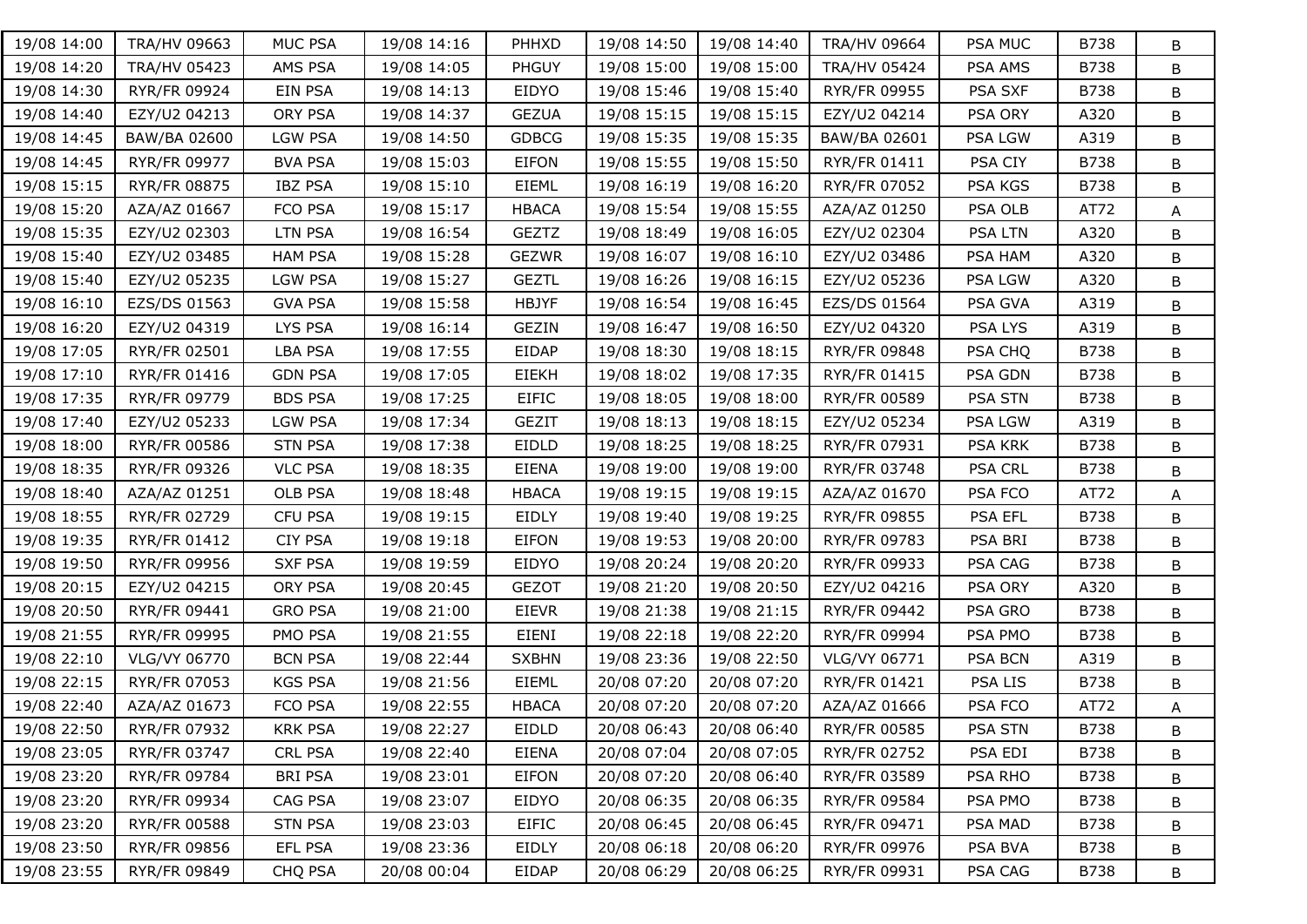| <u>non previste</u>          |
|------------------------------|
| previste<br>non              |
| previste<br>non              |
| previste<br>non              |
| standard                     |
| non previste                 |
| previste<br>non              |
| standard                     |
| non previste                 |
| non<br>previste              |
| previste<br>non              |
| <u>prev</u> iste<br>non      |
| previste<br>non              |
| <u>pre</u> viste<br>non      |
| previste<br>non              |
| <u>previ</u> ste<br>non      |
| <u>pre</u> viste<br>non      |
| previste<br>non              |
| previste<br>non              |
| standard                     |
| non previste                 |
| <u>previst</u> e<br>non      |
| <u>prev</u> iste<br>າon<br>r |
| previste<br>non              |
| previste<br>non              |
| previste<br>non              |
| previste<br>non              |
| night-stop                   |
| <u>night-stop</u>            |
| night-stop                   |
| night-stop                   |
| night-stop                   |
| night-stop                   |
| night-stop                   |
| night-stop                   |
| night-stop                   |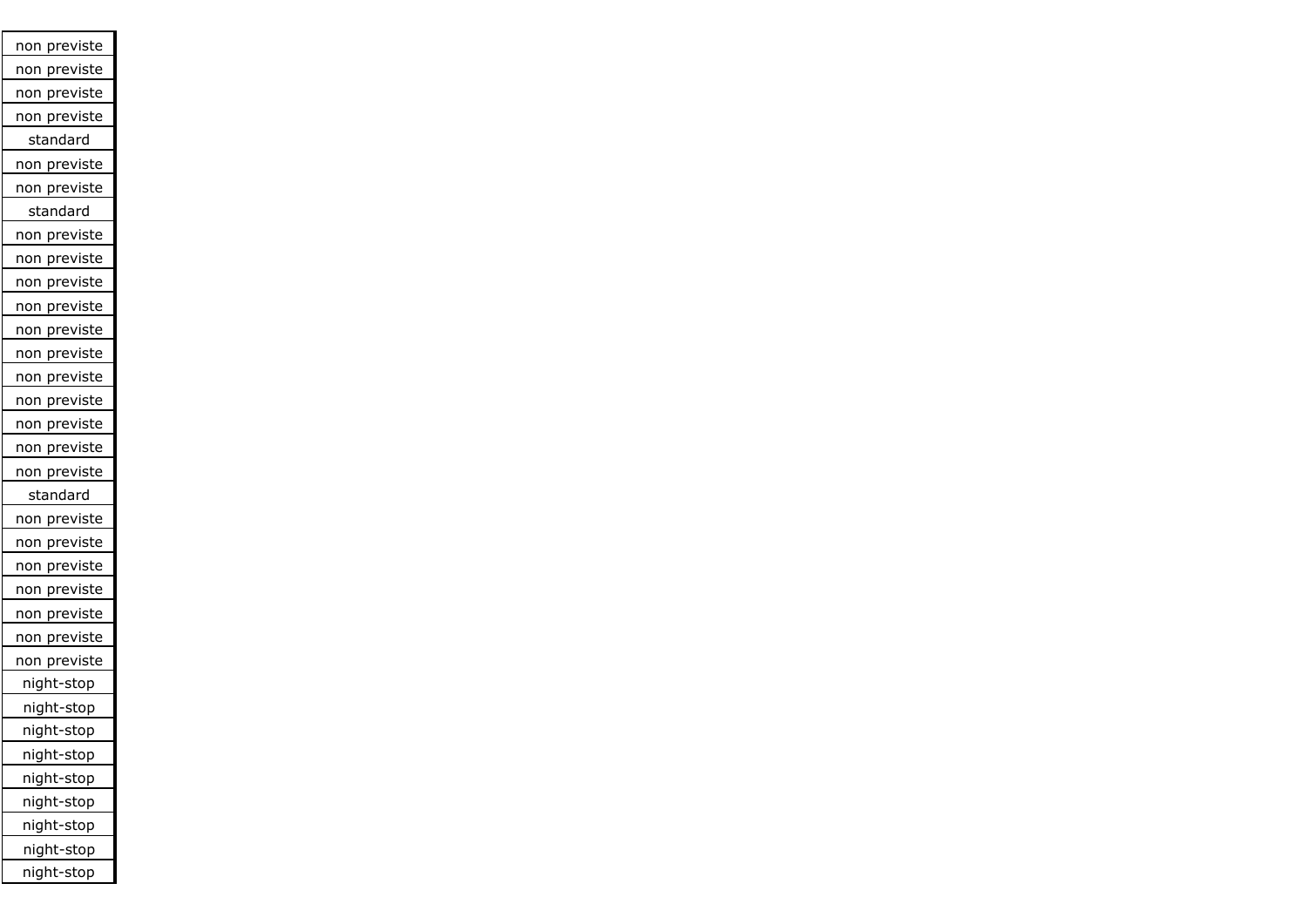| 20/08 07:15 | QTR/QR 00135        | DOH PSA        | 20/08 07:01 | A7AHP        | 20/08 10:30 | 20/08 10:30 | QTR/QR 00136        | PSA DOH        | A320        | B            |
|-------------|---------------------|----------------|-------------|--------------|-------------|-------------|---------------------|----------------|-------------|--------------|
| 20/08 08:05 | EZY/U2 04211        | ORY PSA        | 20/08 07:44 | <b>GEZOA</b> | 20/08 08:34 | 20/08 08:40 | EZY/U2 04212        | PSA ORY        | A320        | B            |
| 20/08 08:15 | <b>TRA/HV 05425</b> | AMS PSA        | 20/08 08:15 | PHHXB        | 20/08 08:53 | 20/08 08:55 | <b>TRA/HV 05426</b> | PSA AMS        | B738        | B            |
| 20/08 08:25 | RYR/FR 09987        | <b>TPS PSA</b> | 20/08 08:10 | <b>EIFIG</b> | 20/08 08:44 | 20/08 08:50 | RYR/FR 09986        | <b>PSA TPS</b> | <b>B738</b> | B            |
| 20/08 08:50 | RYR/FR 03745        | <b>CRL PSA</b> | 20/08 08:35 | <b>EIENT</b> | 20/08 09:13 | 20/08 09:15 | RYR/FR 03746        | <b>PSA CRL</b> | B738        | B            |
| 20/08 09:25 | RYR/FR 09932        | CAG PSA        | 20/08 09:15 | EIDAP        | 20/08 10:19 | 20/08 10:15 | RYR/FR 09923        | PSA EIN        | B738        | B            |
| 20/08 09:40 | EZY/U2 05231        | <b>LGW PSA</b> | 20/08 09:32 | <b>GEZNC</b> | 20/08 10:12 | 20/08 10:15 | EZY/U2 05232        | PSA LGW        | A319        | B            |
| 20/08 09:45 | SLD/SL 00201        | <b>EBA PSA</b> | 20/08 09:26 | <b>OKSLD</b> | 20/08 14:00 | 20/08 14:00 | SLD/SL 00202        | PSA EBA        | L410        | A            |
| 20/08 09:50 | RYR/FR 09585        | PMO PSA        | 20/08 09:40 | EIDYO        | 20/08 10:26 | 20/08 10:15 | RYR/FR 09907        | PSA DUB        | B738        | B            |
| 20/08 09:50 | EZY/U2 02303        | <b>LTN PSA</b> | 20/08 09:44 | <b>GEZTA</b> | 20/08 10:29 | 20/08 10:20 | EZY/U2 02304        | <b>PSA LTN</b> | A320        | B            |
| 20/08 10:40 | BAW/BA 02600        | <b>LGW PSA</b> | 20/08 11:05 | <b>GGATH</b> | 20/08 12:10 | 20/08 11:25 | BAW/BA 02601        | <b>PSA LGW</b> | A320        | B            |
| 20/08 11:10 | EXS/LS 00367        | <b>LBA PSA</b> | 20/08 11:30 | <b>GCELA</b> | 20/08 13:00 | 20/08 11:50 | EXS/LS 00368        | PSA LBA        | B733        | B            |
| 20/08 11:10 | AZA/AZ 01663        | FCO PSA        | 20/08 11:25 | <b>HBACA</b> | 20/08 12:00 | 20/08 11:55 | AZA/AZ 01664        | PSA FCO        | AT72        | A            |
| 20/08 11:30 | RYR/FR 06937        | <b>SUF PSA</b> | 20/08 11:16 | EIDPZ        | 20/08 11:50 | 20/08 11:55 | RYR/FR 06936        | PSA SUF        | B738        | B            |
| 20/08 11:50 | DAL/DL 00410        | <b>JFK PSA</b> | 20/08 12:44 | N704X        | 20/08 14:28 | 20/08 13:20 | DAL/DL 00210        | <b>PSA JFK</b> | B752        | B            |
| 20/08 11:55 | EXS/LS 00883        | MAN PSA        | 20/08 11:45 | <b>GCELK</b> | 20/08 13:00 | 20/08 12:40 | EXS/LS 00884        | PSA MAN        | B733        | B            |
| 20/08 12:00 | BAW/BA 00604        | LHR PSA        | 20/08 11:55 | <b>GEUXG</b> | 20/08 14:01 | 20/08 13:05 | BAW/BA 00605        | <b>PSA LHR</b> | A321        | $\mathsf{C}$ |
| 20/08 12:00 | <b>RYR/FR 00584</b> | <b>STN PSA</b> | 20/08 12:09 | EIDLD        | 20/08 13:10 | 20/08 13:10 | RYR/FR 09242        | PSA GRO        | B738        | B            |
| 20/08 12:05 | RYR/FR 09472        | MAD PSA        | 20/08 11:48 | <b>EIFIC</b> | 20/08 12:58 | 20/08 12:55 | RYR/FR 00587        | PSA STN        | B738        | B            |
| 20/08 12:10 | EZY/U2 05233        | <b>LGW PSA</b> | 20/08 12:01 | <b>GEZDP</b> | 20/08 13:56 | 20/08 12:55 | EZY/U2 05234        | <b>PSA LGW</b> | A319        | $\sf B$      |
| 20/08 12:20 | EXS/LS 00645        | <b>EMA PSA</b> | 20/08 12:15 | <b>GCELR</b> | 20/08 14:05 | 20/08 13:05 | EXS/LS 00646        | <b>PSA EMA</b> | B733        | B            |
| 20/08 12:35 | DLH/LH 01950        | MUC PSA        | 20/08 12:40 | DAIZE        | 20/08 13:50 | 20/08 13:10 | DLH/LH 01951        | PSA MUC        | A320        | B            |
| 20/08 12:45 | RYR/FR 03588        | <b>RHO PSA</b> | 20/08 13:37 | <b>EIFON</b> | 20/08 15:55 | 20/08 15:50 | RYR/FR 08874        | PSA IBZ        | B738        | B            |
| 20/08 13:10 | RYR/FR 01234        | <b>HHN PSA</b> | 20/08 12:59 | <b>EIFIR</b> | 20/08 13:41 | 20/08 13:35 | RYR/FR 01235        | PSA HHN        | <b>B738</b> | B            |
| 20/08 13:20 | RYR/FR 02753        | EDI PSA        | 20/08 13:17 | <b>EIENA</b> | 20/08 14:20 | 20/08 13:55 | RYR/FR 09778        | PSA BDS        | B738        | B            |
| 20/08 13:25 | BPA/BV 02231        | TIA PSA        | 20/08 13:21 | <b>LYMGC</b> | 20/08 14:15 | 20/08 14:00 | BPA/BV 02230        | PSA TIA        | B734        | $\sf B$      |
| 20/08 13:40 | RYR/FR 01422        | LIS PSA        | 20/08 13:29 | EIEML        | 20/08 14:45 | 20/08 14:20 | RYR/FR 09422        | PSA FUE        | <b>B738</b> | B            |
| 20/08 13:50 | EZY/U2 06189        | <b>BRS PSA</b> | 20/08 15:41 | <b>GEZFP</b> | 20/08 16:36 | 20/08 14:25 | EZY/U2 06190        | PSA BRS        | A319        | B            |
| 20/08 14:10 | EZY/U2 01847        | <b>MAN PSA</b> | 20/08 14:12 | <b>GEZBB</b> | 20/08 14:53 | 20/08 14:45 | EZY/U2 01848        | PSA MAN        | A319        | B            |
| 20/08 14:30 | RYR/FR 09924        | EIN PSA        | 20/08 14:34 | <b>EIDAP</b> | 20/08 16:04 | 20/08 16:05 | RYR/FR 09953        | PSA CTA        | B738        | В            |
| 20/08 14:30 | EZY/U2 04583        | <b>SXF PSA</b> | 20/08 14:18 | GEZOI        | 20/08 15:10 | 20/08 15:00 | EZY/U2 04584        | PSA SXF        | A320        | B            |
| 20/08 14:45 | RYR/FR 09977        | <b>BVA PSA</b> | 20/08 14:34 | EIDLY        | 20/08 16:51 | 20/08 16:10 | RYR/FR 08876        | PSA RAK        | B738        | B            |
| 20/08 14:50 | TRA/HV 05423        | AMS PSA        | 20/08 14:55 | <b>PHGUB</b> | 20/08 15:30 | 20/08 15:30 | <b>TRA/HV 05424</b> | PSA AMS        | B738        | B            |
| 20/08 14:55 | MSA/M4 00204        | TIA PSA        | 20/08 15:00 | <b>OMGTA</b> | 20/08 15:56 | 20/08 15:40 | MSA/M4 00203        | PSA TIA        | B734        | B            |
| 20/08 15:20 | AZA/AZ 01667        | FCO PSA        | 20/08 15:30 | <b>HBACA</b> | 20/08 16:00 | 20/08 15:55 | AZA/AZ 01668        | PSA FCO        | AT72        | A            |
| 20/08 15:35 | NAX/DY 03736        | CPH PSA        | 20/08 15:26 | LNDYV        | 20/08 16:15 | 20/08 16:15 | NAX/DY 03737        | PSA CPH        | B738        | B            |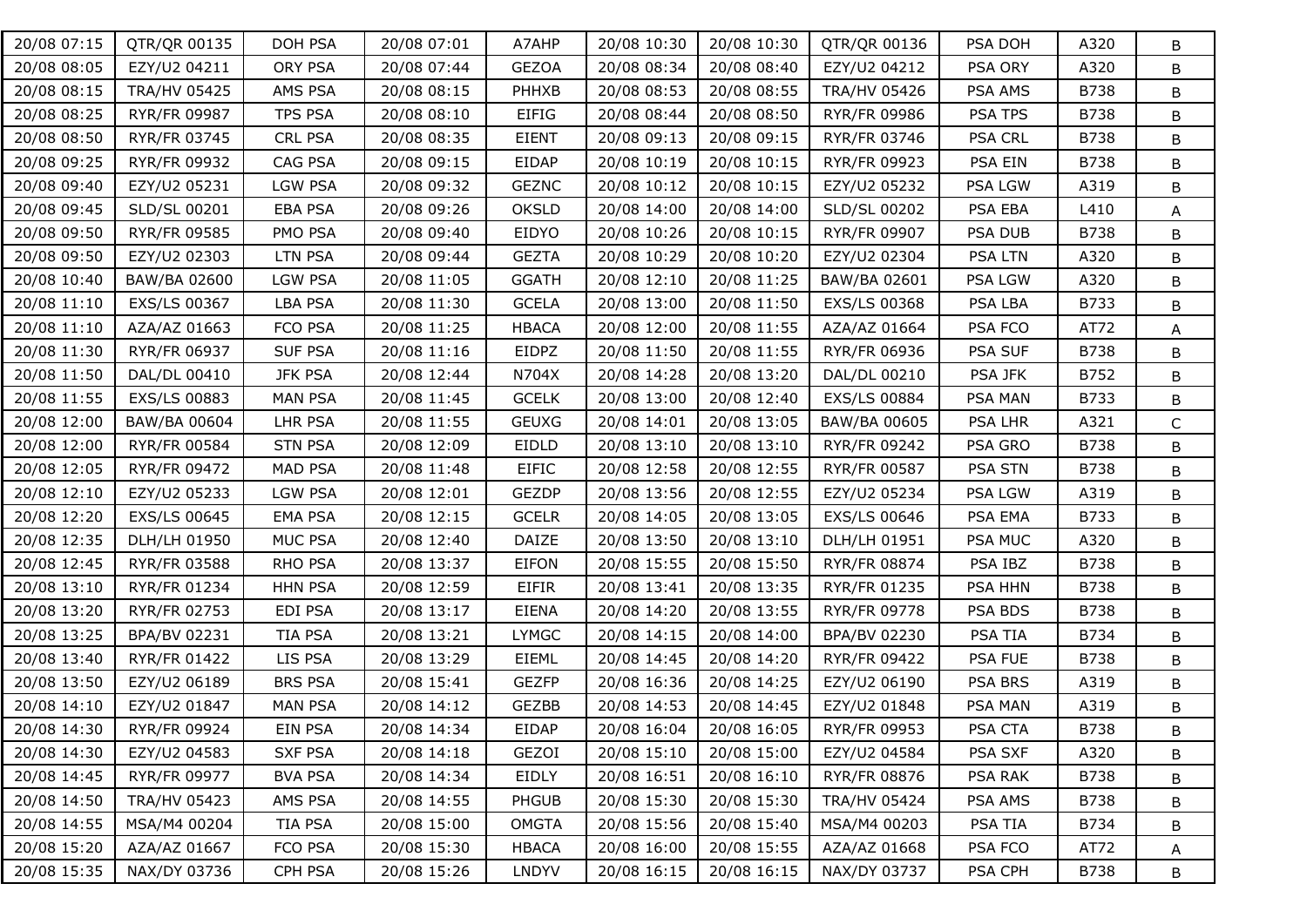| standard               |
|------------------------|
| previste<br>non        |
| previste<br>non        |
| previste<br>non        |
| previste<br>non        |
| previste<br>non        |
| previste<br>non        |
| previste<br>non        |
| previste<br>non        |
| non previste           |
| standard               |
| non previste           |
| standard               |
| non previste           |
| standard               |
| non previste           |
| standard               |
| non previste           |
| non previste           |
| non previste           |
| non previste           |
| standard               |
| previste<br>non        |
| previste<br>non        |
| previste<br>non        |
| previste<br>non        |
| previste<br>non        |
| previste<br>non        |
| <u>previste</u><br>non |
| non previste           |
| previste<br>non        |
| previste<br>non        |
| previste<br>non        |
| non previste           |
| standard               |
| ion previste<br>r      |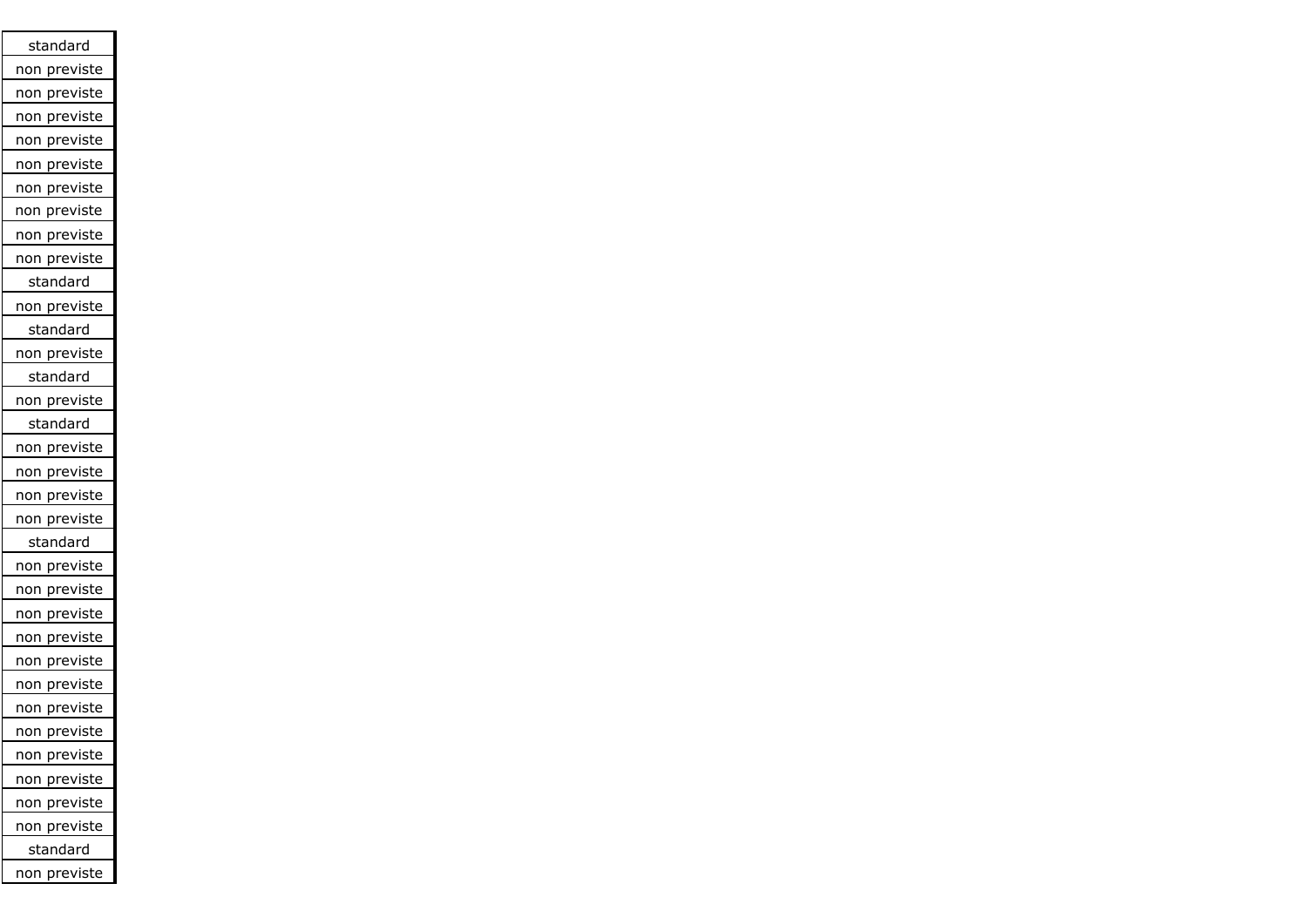| 20/08 15:50 | RYR/FR 00582        | <b>STN PSA</b> | 20/08 15:50 | EIDCZ        | 20/08 16:33 | 20/08 16:15 | RYR/FR 00583        | PSA STN        | B738        | B |
|-------------|---------------------|----------------|-------------|--------------|-------------|-------------|---------------------|----------------|-------------|---|
| 20/08 16:15 | SLD/SL 00205        | <b>EBA PSA</b> | 20/08 16:10 | <b>OKSLD</b> | 20/08 17:30 | 20/08 17:30 | SLD/SL 00208        | PSA EBA        | L410        | A |
| 20/08 16:15 | RYR/FR 09908        | <b>DUB PSA</b> | 20/08 16:32 | EIDYO        | 20/08 17:11 | 20/08 17:05 | RYR/FR 01637        | PSA NYO        | B738        | B |
| 20/08 16:35 | RYR/FR 09241        | <b>GRO PSA</b> | 20/08 16:20 | <b>EIDLD</b> | 20/08 17:58 | 20/08 17:50 | RYR/FR 09473        | PSA MAD        | B738        | B |
| 20/08 16:55 | THY/TK 01399        | <b>IST PSA</b> | 20/08 17:11 | <b>TCJLP</b> | 20/08 18:05 | 20/08 17:55 | <b>THY/TK 01400</b> | PSA IST        | A319        | B |
| 20/08 17:35 | RYR/FR 09779        | <b>BDS PSA</b> | 20/08 17:30 | <b>EIENA</b> | 20/08 18:02 | 20/08 18:00 | RYR/FR 00589        | PSA STN        | B738        | B |
| 20/08 18:00 | <b>RYR/FR 00586</b> | <b>STN PSA</b> | 20/08 17:50 | <b>EIFIC</b> | 20/08 18:20 | 20/08 18:25 | RYR/FR 09992        | PSA MLA        | B738        | B |
| 20/08 18:29 | <b>RYR/FR 02722</b> | KGS PSA BLQ    | 20/08 18:50 | EIFIV        | 20/08 19:50 | 20/08 19:20 | RYR/FR 00231        | PSA BLQ        | B738        | B |
| 20/08 18:30 | BPA/BV 00683        | RHO PSA        | 20/08 18:10 | <b>EIFSJ</b> | 20/08 19:41 | 20/08 19:30 | BPA/BV 00682        | PSA RHO        | <b>B738</b> | B |
| 20/08 18:40 | AZA/AZ 01669        | FCO PSA        | 20/08 19:15 | <b>HBACA</b> | 20/08 19:45 | 20/08 19:15 | AZA/AZ 01670        | PSA FCO        | AT72        | A |
| 20/08 18:45 | EZY/U2 04215        | ORY PSA        | 20/08 18:32 | <b>GEZUO</b> | 20/08 19:14 | 20/08 19:20 | EZY/U2 04216        | PSA ORY        | A320        | В |
| 20/08 18:55 | BAW/BA 02602        | <b>LGW PSA</b> | 20/08 18:50 | <b>GEUYM</b> | 20/08 19:40 | 20/08 19:40 | BAW/BA 02603        | PSA LGW        | A320        | B |
| 20/08 18:55 | BAW/BA 00606        | LHR PSA        | 20/08 20:02 | <b>GEUXG</b> | 20/08 20:53 | 20/08 19:50 | BAW/BA 00607        | PSA LHR        | A321        | C |
| 20/08 19:10 | EXS/LS 00547        | <b>NCL PSA</b> | 20/08 20:15 | <b>GGDFL</b> | 20/08 21:00 | 20/08 19:50 | EXS/LS 00548        | <b>PSA NCL</b> | B733        | B |
| 20/08 19:35 | <b>RYR/FR 09954</b> | <b>CTA PSA</b> | 20/08 19:30 | EIDAP        | 20/08 20:00 | 20/08 20:00 | RYR/FR 09783        | PSA BRI        | B738        | B |
| 20/08 20:00 | NAX/DY 04369        | <b>ARN PSA</b> | 20/08 20:45 | <b>LNDYG</b> | 20/08 21:28 | 20/08 20:40 | NAX/DY 04370        | PSA ARN        | B738        | B |
| 20/08 20:10 | RYR/FR 08875        | <b>IBZ PSA</b> | 20/08 20:30 | <b>EIFON</b> | 20/08 21:00 | 20/08 20:55 | RYR/FR 09933        | PSA CAG        | B738        | B |
| 20/08 20:15 | NAX/DY 01866        | OSL PSA        | 20/08 20:27 | LNNGQ        | 20/08 21:17 | 20/08 21:00 | NAX/DY 01867        | PSA OSL        | B738        | B |
| 20/08 20:15 | WZZ/W6 03157        | OTP PSA        | 20/08 21:35 | <b>HALWN</b> | 20/08 22:34 | 20/08 20:45 | WZZ/W6 03158        | PSA OTP        | A320        | B |
| 20/08 20:45 | RYR/FR 09927        | AHO PSA        | 20/08 21:05 | EIFIE        | 20/08 21:36 | 20/08 21:10 | RYR/FR 09928        | PSA AHO        | <b>B738</b> | B |
| 20/08 21:00 | EZY/U2 05235        | <b>LGW PSA</b> | 20/08 23:27 | <b>GEZPM</b> | 21/08 00:10 | 20/08 21:35 | EZY/U2 05236        | <b>PSA LGW</b> | A320        | B |
| 20/08 21:05 | EZY/U2 02305        | <b>LTN PSA</b> | 20/08 21:35 | <b>GEZDC</b> | 20/08 22:27 | 20/08 21:40 | EZY/U2 02306        | <b>PSA LTN</b> | A319        | B |
| 20/08 21:55 | RYR/FR 09995        | PMO PSA        | 20/08 21:45 | EIDLX        | 20/08 22:20 | 20/08 22:20 | RYR/FR 09994        | PSA PMO        | B738        | B |
| 20/08 22:05 | VLG/VY 06770        | <b>BCN PSA</b> | 20/08 22:15 | <b>ECMGY</b> | 20/08 23:16 | 20/08 22:55 | VLG/VY 06771        | PSA BCN        | A321        | B |
| 20/08 22:25 | RYR/FR 09993        | <b>MLA PSA</b> | 20/08 22:00 | <b>EIFIC</b> | 21/08 06:30 | 21/08 06:30 | RYR/FR 09992        | PSA MLA        | B738        | B |
| 20/08 23:10 | <b>RYR/FR 09474</b> | MAD PSA        | 20/08 23:00 | EIDLD        | 21/08 06:35 | 21/08 06:35 | RYR/FR 09584        | PSA PMO        | <b>B738</b> | B |
| 20/08 23:10 | RYR/FR 01636        | <b>NYO PSA</b> | 20/08 22:58 | EIDYO        | 21/08 06:50 | 21/08 06:50 | RYR/FR 09242        | PSA GRO        | B738        | B |
| 20/08 23:15 | <b>RYR/FR 08877</b> | <b>RAK PSA</b> | 20/08 23:55 | EIDLY        | 21/08 06:47 | 21/08 06:40 | RYR/FR 00585        | PSA STN        | B738        | B |
| 20/08 23:15 | <b>RYR/FR 09423</b> | FUE PSA        | 20/08 23:24 | EIEML        | 21/08 06:18 | 21/08 06:20 | RYR/FR 09976        | PSA BVA        | B738        | B |
| 20/08 23:20 | RYR/FR 09784        | <b>BRI PSA</b> | 20/08 23:08 | EIDAP        | 21/08 07:27 | 21/08 07:30 | RYR/FR 09923        | <b>PSA EIN</b> | B738        | В |
| 20/08 23:20 | RYR/FR 00588        | <b>STN PSA</b> | 20/08 23:12 | <b>EIENA</b> | 21/08 06:45 | 21/08 06:45 | RYR/FR 09471        | PSA MAD        | B738        | B |
| 20/08 23:55 | RYR/FR 09934        | CAG PSA        | 20/08 23:49 | EIFON        | 21/08 07:12 | 21/08 07:15 | RYR/FR 07847        | PSA PIK        | B738        | B |
| 21/08 06:30 | AZA/AZ 08900        | FCO PSA        | 21/08 06:35 | EIIMP        | 21/08 07:21 | 21/08 07:20 | AZA/AZ 01666        | PSA FCO        | A319        | B |
| 21/08 08:00 | GWI/4U 07890        | <b>HAM PSA</b> | 21/08 08:00 | DAIPU        | 21/08 08:35 | 21/08 08:40 | GWI/4U 07891        | PSA HAM        | A320        | B |
| 21/08 08:20 | MSA/M4 00920        | <b>CTA PSA</b> | 21/08 08:25 | LZLDM        | 21/08 09:43 | 21/08 09:00 | MSA/M4 00203        | PSA TIA        | <b>MD82</b> | В |
| 21/08 08:40 | EZY/U2 04211        | ORY PSA        | 21/08 08:29 | GEZWE        | 21/08 09:00 | 21/08 09:15 | EZY/U2 04212        | PSA ORY        | A320        | В |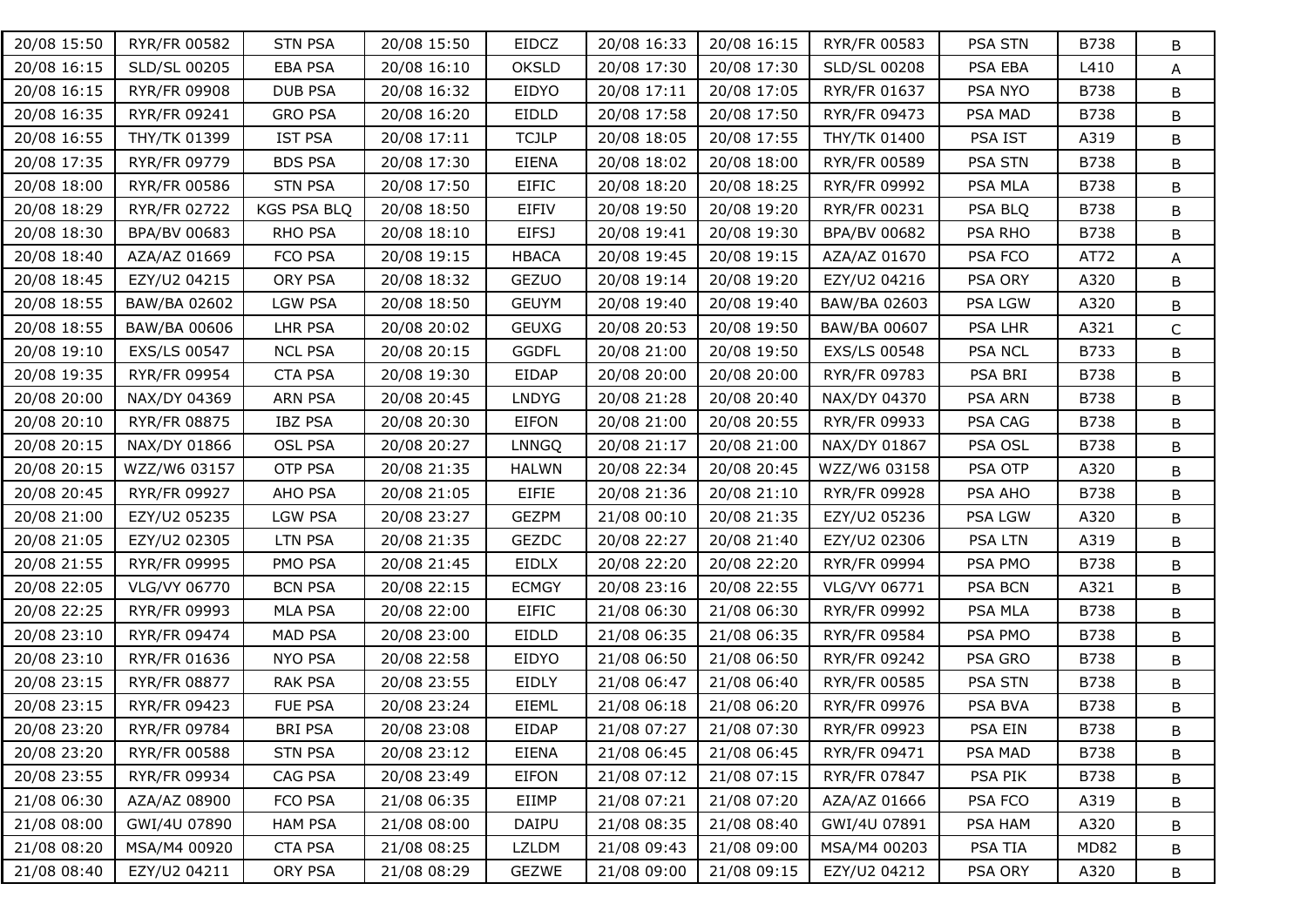| previste<br>non      |
|----------------------|
| previste<br>non      |
| previste<br>non      |
| previste<br>non      |
| standard             |
| non previste         |
| non previste         |
| <u>non pre</u> viste |
| non previste         |
| standard             |
| non previste         |
| standard             |
| standard             |
| non previste         |
| non previste         |
| non previste         |
| previste<br>non      |
| non previste         |
| previste<br>non      |
| previste<br>non      |
| previste<br>non      |
| non previste         |
| previste<br>non      |
| non previste         |
| night-stop           |
| night-stop           |
| night-stop           |
| night-stop           |
| night-stop           |
| night-stop           |
| night-stop           |
| night-stop           |
| previste<br>non      |
| non previste         |
| non previste         |
| previste<br>non      |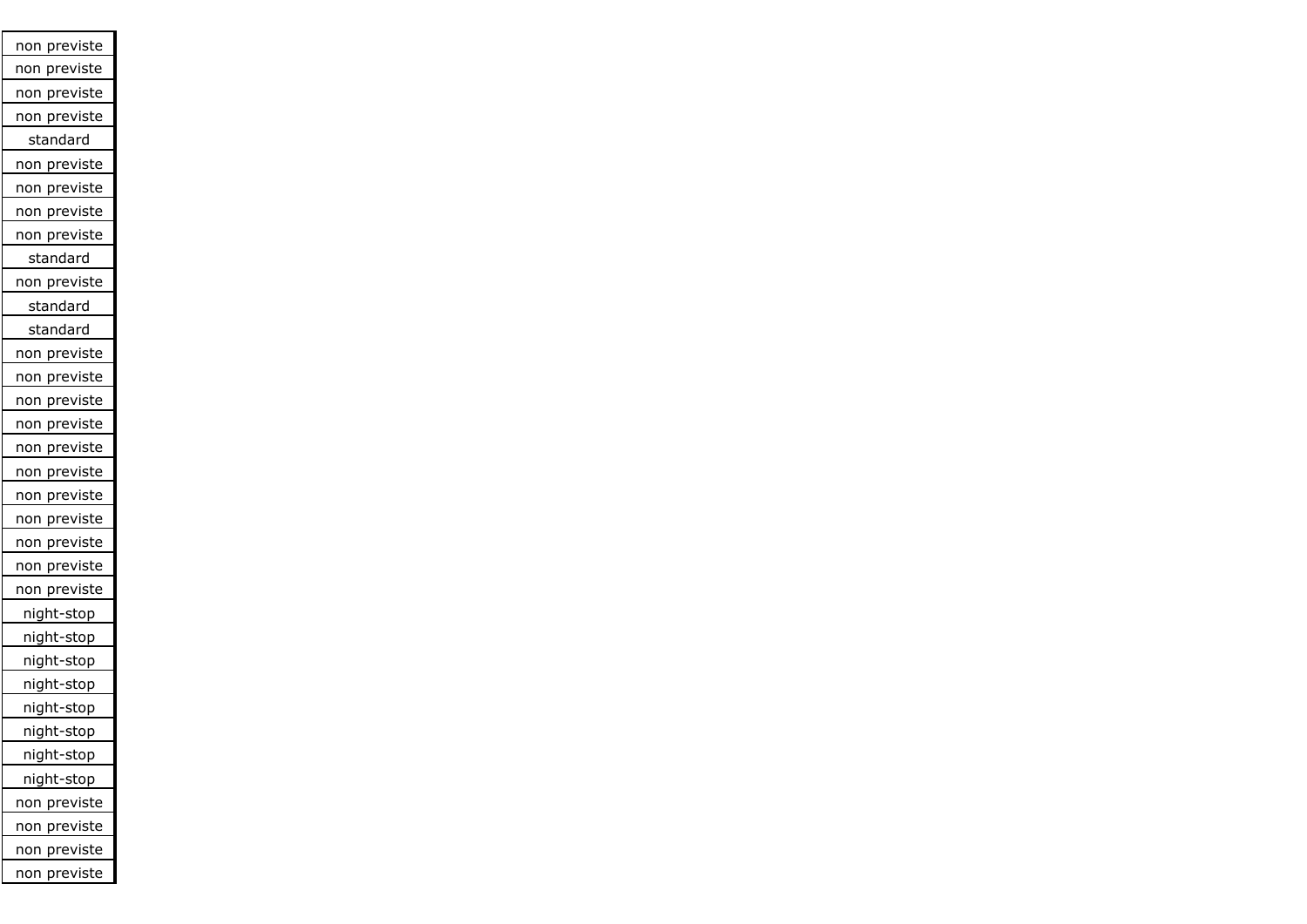| 21/08 08:50 | RYR/FR 03745        | <b>CRL PSA</b>                 | 21/08 08:31 | EIFIW        | 21/08 09:15 | 21/08 09:15 | RYR/FR 03746        | <b>PSA CRL</b>                 | B738        | B            |
|-------------|---------------------|--------------------------------|-------------|--------------|-------------|-------------|---------------------|--------------------------------|-------------|--------------|
| 21/08 09:35 | EZY/U2 06189        | <b>BRS PSA</b>                 | 21/08 09:26 | <b>GEZUF</b> | 21/08 10:07 | 21/08 10:05 | EZY/U2 06190        | PSA BRS                        | A320        | B            |
| 21/08 09:40 | EZY/U2 05231        | <b>LGW PSA</b>                 | 21/08 09:19 | <b>GEZTJ</b> | 21/08 10:13 | 21/08 10:15 | EZY/U2 05232        | PSA LGW                        | A320        | B            |
| 21/08 09:50 | RYR/FR 09585        | PMO PSA                        | 21/08 09:44 | <b>EIDLD</b> | 21/08 10:15 | 21/08 10:15 | RYR/FR 09907        | <b>PSA DUB</b>                 | <b>B738</b> | B            |
| 21/08 10:15 | THY/TK 01397        | <b>IST PSA</b>                 | 21/08 10:06 | <b>TCJLO</b> | 21/08 11:40 | 21/08 11:15 | THY/TK 01398        | PSA IST                        | A319        | B            |
| 21/08 10:15 | <b>RYR/FR 09241</b> | <b>GRO PSA</b>                 | 21/08 10:10 | EIDYO        | 21/08 12:08 | 21/08 12:10 | RYR/FR 09953        | PSA CTA                        | <b>B738</b> | B            |
| 21/08 10:25 | AEE/A3 00656        | ATH PSA                        | 21/08 10:34 | <b>SXDVT</b> | 21/08 11:25 | 21/08 11:10 | AEE/A3 00657        | PSA ATH                        | A320        | B            |
| 21/08 10:50 | EIN/EI 00428        | <b>DUB PSA</b>                 | 21/08 10:48 | EIEZW        | 21/08 11:30 | 21/08 11:30 | EIN/EI 00429        | PSA DUB                        | A320        | B            |
| 21/08 11:10 | AZA/AZ 01663        | FCO PSA                        | 21/08 11:10 | <b>HBACA</b> | 21/08 11:55 | 21/08 11:55 | AZA/AZ 01664        | PSA FCO                        | AT72        | A            |
| 21/08 11:30 | RYR/FR 06937        | <b>SUF PSA</b>                 | 21/08 11:15 | EIDPZ        | 21/08 11:52 | 21/08 11:55 | RYR/FR 06936        | PSA SUF                        | <b>B738</b> | B            |
| 21/08 11:45 | RYR/FR 09924        | EIN PSA                        | 21/08 11:39 | EIDAP        | 21/08 12:15 | 21/08 12:10 | RYR/FR 09331        | PSA BLL                        | B738        | B            |
| 21/08 12:00 | RYR/FR 00584        | <b>STN PSA</b>                 | 21/08 11:40 | EIDLY        | 21/08 14:00 | 21/08 13:55 | RYR/FR 09778        | PSA BDS                        | B738        | B            |
| 21/08 12:05 | <b>BAW/BA 00604</b> | LHR PSA                        | 21/08 11:50 | <b>GEUXG</b> | 21/08 13:05 | 21/08 13:05 | BAW/BA 00605        | PSA LHR                        | A321        | $\mathsf{C}$ |
| 21/08 12:05 | <b>RYR/FR 09472</b> | <b>MAD PSA</b>                 | 21/08 11:51 | <b>EIENA</b> | 21/08 12:52 | 21/08 12:55 | RYR/FR 00587        | PSA STN                        | B738        | B            |
| 21/08 12:15 | BAW/BA 02602        | <b>LGW PSA</b>                 | 21/08 13:25 | <b>GEUYM</b> | 21/08 14:19 | 21/08 13:00 | BAW/BA 02603        | PSA LGW                        | A320        | B            |
| 21/08 12:20 | RYR/FR 01419        | <b>LPA PSA</b>                 | 21/08 12:15 | EIDHX        | 21/08 12:58 | 21/08 12:45 | RYR/FR 01418        | PSA LPA                        | B738        | B            |
| 21/08 12:35 | DLH/LH 01950        | MUC PSA                        | 21/08 12:42 | IADJK        | 21/08 13:10 | 21/08 13:10 | DLH/LH 01951        | <b>PSA MUC</b>                 | E195        | B            |
| 21/08 12:55 | QTR/QR 00133        | DOH PSA                        | 21/08 13:16 | A7AHQ        | 21/08 16:43 | 21/08 16:30 | QTR/QR 00134        | PSA DOH                        | A320        | B            |
| 21/08 13:00 | EXS/LS 00883        | <b>MAN PSA</b>                 | 21/08 12:49 | <b>GGDFK</b> | 21/08 14:41 | 21/08 13:45 | <b>EXS/LS 00884</b> | PSA MAN                        | B733        | B            |
| 21/08 13:05 | RYR/FR 07846        | PIK PSA                        | 21/08 12:56 | <b>EIFON</b> | 21/08 14:14 | 21/08 13:55 | <b>RYR/FR 09848</b> | PSA CHQ                        | <b>B738</b> | B            |
| 21/08 13:10 | BAW/BA 00606        | LHR PSA                        | 21/08 13:16 | <b>GEUXD</b> | 21/08 15:15 | 21/08 15:10 | BAW/BA 00607        | <b>PSA LHR</b>                 | A321        | $\mathsf{C}$ |
| 21/08 13:20 | RYR/FR 09993        | MLA PSA                        | 21/08 13:04 | <b>EIFIC</b> | 21/08 14:16 | 21/08 14:10 | RYR/FR 09928        | PSA AHO                        | B738        | B            |
| 21/08 13:25 | BPA/BV 02231        | <b>TIA PSA</b>                 | 21/08 13:32 | <b>OMDEX</b> | 21/08 14:30 | 21/08 14:00 | BPA/BV 02230        | <b>PSA TIA</b>                 | B734        | B            |
| 21/08 13:45 | RYR/FR 09927        | AHO PSA                        | 21/08 13:30 | EIFIE        | 21/08 14:10 | 21/08 14:10 | RYR/FR 09855        | PSA EFL                        | <b>B738</b> | B            |
| 21/08 14:05 | GWI/4U 00896        | <b>CGN PSA</b>                 | 21/08 14:16 | <b>DAGWL</b> | 21/08 15:19 | 21/08 14:40 | GWI/4U 00897        | PSA CGN                        | A319        | B            |
| 21/08 14:20 | <b>TRA/HV 05423</b> | AMS PSA                        | 21/08 14:10 | PHGUW        | 21/08 15:20 | 21/08 15:00 | <b>TRA/HV 05424</b> | PSA AMS                        | <b>B738</b> | B            |
| 21/08 14:40 | RYR/FR 01708        | <b>EMA PSA</b>                 | 21/08 14:35 | <b>EIFIH</b> | 21/08 15:15 | 21/08 15:05 | RYR/FR 01707        | PSA EMA                        | B738        | B            |
| 21/08 14:45 | <b>RYR/FR 09977</b> | <b>BVA PSA</b>                 | 21/08 14:37 | <b>EIEML</b> | 21/08 15:38 | 21/08 15:40 | RYR/FR 09925        | PSA EIN                        | <b>B738</b> | B            |
| 21/08 14:45 | TVF/TO 03324        | ORY PSA                        | 21/08 15:06 | <b>FGZHK</b> | 21/08 16:05 | 21/08 15:25 | TVF/TO 03325        | PSA ORY                        | <b>B738</b> | B            |
| 21/08 15:05 | RYR/FR 08875        | <b>IBZ PSA</b>                 | 21/08 15:12 | EIEBM        | 21/08 15:57 | 21/08 15:30 | RYR/FR 08874        | PSA IBZ                        | B738        | В            |
| 21/08 15:20 | AZA/AZ 01667        | FCO PSA                        | 21/08 15:14 | EIIML        | 21/08 16:00 | 21/08 15:55 | AZA/AZ 01250        | PSA OLB                        | A319        | В            |
| 21/08 15:40 | RYR/FR 09954        | <b>CTA PSA</b>                 | 21/08 15:46 | EIDYO        | 21/08 16:26 | 21/08 16:05 | RYR/FR 07052        | PSA KGS                        | B738        | B            |
| 21/08 15:40 | RYR/FR 09342        | SVQ PSA                        | 21/08 15:56 | <b>EIDWS</b> | 21/08 16:31 | 21/08 16:05 | RYR/FR 09341        | PSA SVQ                        | <b>B738</b> | B            |
| 21/08 16:05 | EZY/U2 02303        | <b>LTN PSA</b>                 | 21/08 16:22 | <b>GEZPC</b> | 21/08 17:07 | 21/08 16:35 | EZY/U2 02304        | <b>PSA LTN</b>                 | A320        | B            |
| 21/08 16:15 | RYR/FR 09908        | DUB PSA                        | 21/08 16:28 | EIDLD        | 21/08 17:25 | 21/08 17:15 | RYR/FR 09745        | PSA FEZ                        | <b>B738</b> | В            |
| 21/08 16:15 | NOS/NO 07614        | IBZ NAP PSA<br>IB <sub>7</sub> | 21/08 19:05 | <b>INEOS</b> | 21/08 19:50 | 21/08 17:05 | NOS/NO 07614        | IBZ NAP PSA<br>IB <sub>7</sub> | <b>B738</b> | B            |
|             |                     |                                |             |              |             |             |                     |                                |             |              |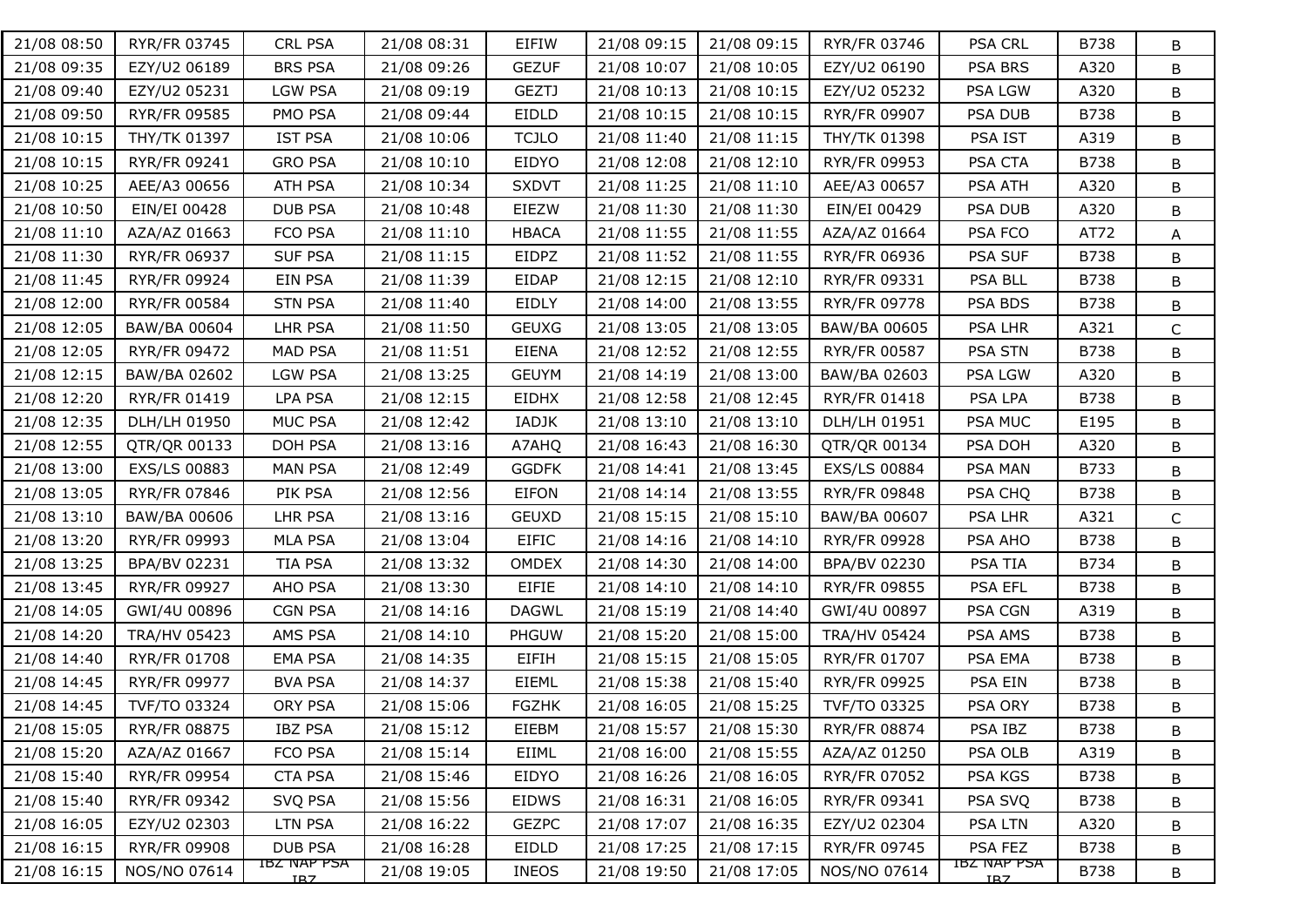| non previste            |
|-------------------------|
| non previste            |
| non previste            |
| non previste            |
| standard                |
| non previste            |
| short cleaning          |
| short cleaning          |
| night-stop              |
| <u>non previste</u>     |
| non previste            |
| non previste            |
| standard                |
| non previste            |
| standard                |
| non previste            |
| standard                |
| standard                |
| non previste            |
| non previste            |
| standard                |
| non previste            |
| previste<br>non         |
| previste<br>non         |
| <u>pre</u> viste<br>non |
| previste<br>non         |
| previste<br>non         |
| previste<br>non         |
| previste<br>non         |
| non previste            |
| standard                |
| non previste            |
| previste<br>non         |
| previste<br>non         |
| previste<br>non         |
| previste<br>non         |
|                         |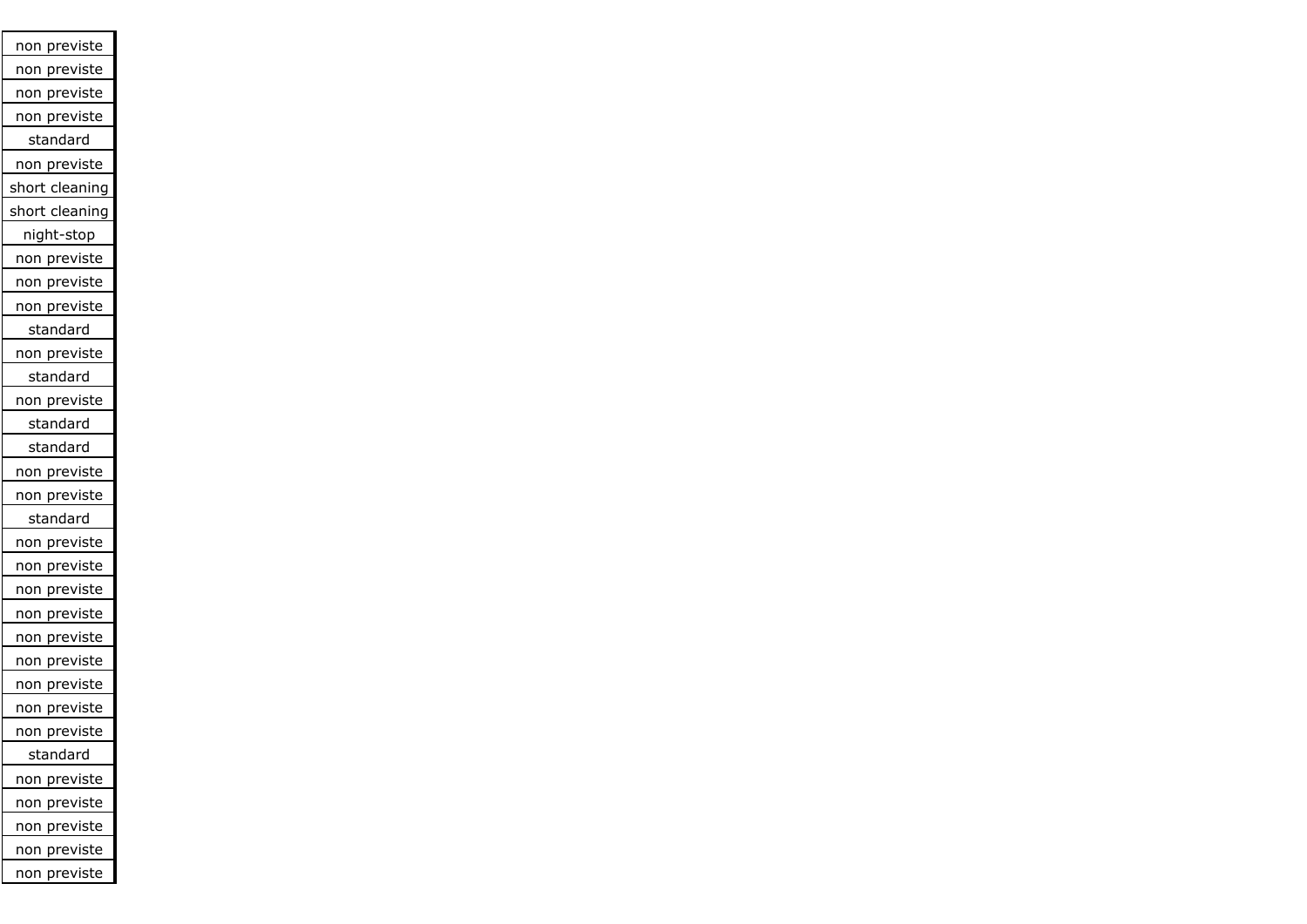| 21/08 16:25 | RYR/FR 09946        | WMI PSA        | 21/08 16:25 | EIENK        | 21/08 17:05 | 21/08 16:50 | RYR/FR 09945        | PSA WMI        | B738        | B       |
|-------------|---------------------|----------------|-------------|--------------|-------------|-------------|---------------------|----------------|-------------|---------|
| 21/08 16:50 | VOE/V7 02416        | <b>BOD PSA</b> | 21/08 16:43 | <b>EIFMT</b> | 21/08 17:31 | 21/08 17:15 | VOE/V7 02417        | PSA BOD        | A319        | B       |
| 21/08 17:15 | RYR/FR 09332        | <b>BLL PSA</b> | 21/08 17:23 | EIDAP        | 21/08 18:03 | 21/08 18:05 | RYR/FR 09487        | PSA GOT        | B738        | B       |
| 21/08 17:35 | RYR/FR 09779        | <b>BDS PSA</b> | 21/08 17:05 | EIDLY        | 21/08 18:00 | 21/08 18:00 | RYR/FR 00589        | <b>PSA STN</b> | B738        | B       |
| 21/08 17:40 | EZY/U2 05233        | <b>LGW PSA</b> | 21/08 17:24 | <b>GEZIW</b> | 21/08 20:16 | 21/08 18:15 | EZY/U2 05234        | PSA LGW        | A319        | B       |
| 21/08 17:45 | MSA/M4 00204        | TIA PSA        | 21/08 19:15 | EIELZ        | 21/08 20:00 | 21/08 19:00 | MSA/M4 09206        | PSA NAP        | B734        | B       |
| 21/08 18:00 | BAW/BA 02600        | <b>LGW PSA</b> | 21/08 17:52 | <b>GGATK</b> | 21/08 18:50 | 21/08 18:55 | BAW/BA 02601        | PSA LGW        | A320        | B       |
| 21/08 18:00 | RYR/FR 00586        | <b>STN PSA</b> | 21/08 17:47 | <b>EIENA</b> | 21/08 18:25 | 21/08 18:25 | RYR/FR 01411        | PSA CIY        | B738        | B       |
| 21/08 18:15 | EXS/LS 00319        | <b>BFS PSA</b> | 21/08 18:48 | <b>GGDFT</b> | 21/08 20:00 | 21/08 18:55 | EXS/LS 00320        | PSA BFS        | B733        | B       |
| 21/08 18:20 | RYR/FR 09326        | <b>VLC PSA</b> | 21/08 18:16 | EIENN        | 21/08 19:00 | 21/08 18:45 | RYR/FR 09325        | PSA VLC        | B738        | B       |
| 21/08 18:35 | RYR/FR 09856        | EFL PSA        | 21/08 18:13 | <b>EIFIE</b> | 21/08 18:58 | 21/08 19:00 | RYR/FR 03748        | <b>PSA CRL</b> | <b>B738</b> | B       |
| 21/08 18:40 | AZA/AZ 01251        | OLB PSA        | 21/08 18:19 | EIIML        | 21/08 19:09 | 21/08 19:15 | AZA/AZ 01670        | PSA FCO        | A319        | B       |
| 21/08 19:35 | RYR/FR 09849        | CHQ PSA        | 21/08 19:23 | <b>EIFON</b> | 21/08 19:56 | 21/08 20:00 | RYR/FR 09783        | PSA BRI        | B738        | B       |
| 21/08 19:55 | RYR/FR 09926        | EIN PSA        | 21/08 20:00 | <b>EIEML</b> | 21/08 20:25 | 21/08 20:20 | RYR/FR 09933        | PSA CAG        | <b>B738</b> | B       |
| 21/08 20:10 | EZY/U2 04215        | ORY PSA        | 21/08 20:50 | <b>GEZOT</b> | 21/08 21:29 | 21/08 20:45 | EZY/U2 04216        | PSA ORY        | A320        | B       |
| 21/08 20:25 | EZY/U2 04583        | <b>SXF PSA</b> | 21/08 20:17 | <b>GEZAT</b> | 21/08 21:01 | 21/08 20:55 | EZY/U2 04584        | PSA SXF        | A319        | B       |
| 21/08 21:00 | EZY/U2 05235        | <b>LGW PSA</b> | 21/08 21:00 | <b>GEZNC</b> | 21/08 21:35 | 21/08 21:35 | EZY/U2 05236        | PSA LGW        | A319        | B       |
| 21/08 21:20 | <b>TRA/HV 05427</b> | AMS PSA        | 21/08 21:10 | <b>PHGGY</b> | 21/08 21:58 | 21/08 22:00 | <b>TRA/HV 05428</b> | PSA AMS        | B738        | B       |
| 21/08 21:35 | VLG/VY 06770        | <b>BCN PSA</b> | 21/08 22:05 | <b>ECKMI</b> | 21/08 22:52 | 21/08 22:15 | VLG/VY 06771        | <b>PSA BCN</b> | A320        | B       |
| 21/08 21:40 | RYR/FR 09987        | <b>TPS PSA</b> | 21/08 21:20 | <b>EIFRN</b> | 21/08 22:00 | 21/08 22:05 | RYR/FR 09986        | PSA TPS        | B738        | B       |
| 21/08 21:55 | RYR/FR 09995        | PMO PSA        | 21/08 22:36 | EIENI        | 21/08 23:09 | 21/08 22:20 | RYR/FR 09994        | PSA PMO        | B738        | B       |
| 21/08 22:00 | RYR/FR 07053        | <b>KGS PSA</b> | 21/08 22:15 | EIDYO        | 22/08 07:45 | 22/08 07:45 | RYR/FR 09953        | PSA CTA        | B738        | $\sf B$ |
| 21/08 22:10 | <b>RYR/FR 01412</b> | <b>CIY PSA</b> | 21/08 22:11 | <b>EIENA</b> | 22/08 07:00 | 22/08 07:00 | RYR/FR 02502        | PSA LBA        | B738        | B       |
| 21/08 22:40 | AZA/AZ 01673        | FCO PSA        | 21/08 22:30 | EIIML        | 22/08 07:18 | 22/08 07:20 | AZA/AZ 01666        | PSA FCO        | A319        | B       |
| 21/08 23:05 | RYR/FR 03747        | <b>CRL PSA</b> | 21/08 23:00 | <b>EIFIE</b> | 22/08 06:54 | 22/08 06:50 | RYR/FR 09242        | PSA GRO        | B738        | B       |
| 21/08 23:20 | RYR/FR 09784        | <b>BRI PSA</b> | 21/08 23:08 | <b>EIFON</b> | 22/08 07:42 | 22/08 06:45 | RYR/FR 09471        | PSA MAD        | B738        | B       |
| 21/08 23:20 | RYR/FR 09934        | CAG PSA        | 21/08 23:50 | <b>EIEML</b> | 22/08 06:52 | 22/08 06:40 | RYR/FR 00585        | <b>PSA STN</b> | B738        | B       |
| 21/08 23:20 | <b>RYR/FR 00588</b> | <b>STN PSA</b> | 21/08 22:53 | EIDLY        | 22/08 06:35 | 22/08 06:35 | RYR/FR 09584        | PSA PMO        | <b>B738</b> | B       |
| 21/08 23:25 | RYR/FR 09746        | FEZ PSA        | 21/08 23:24 | EIDLD        | 22/08 06:25 | 22/08 06:25 | RYR/FR 09931        | PSA CAG        | B738        | B       |
| 21/08 23:45 | <b>RYR/FR 09488</b> | <b>GOT PSA</b> | 21/08 23:21 | <b>EIDAP</b> | 22/08 06:44 | 22/08 06:20 | RYR/FR 09976        | PSA BVA        | B738        | B       |